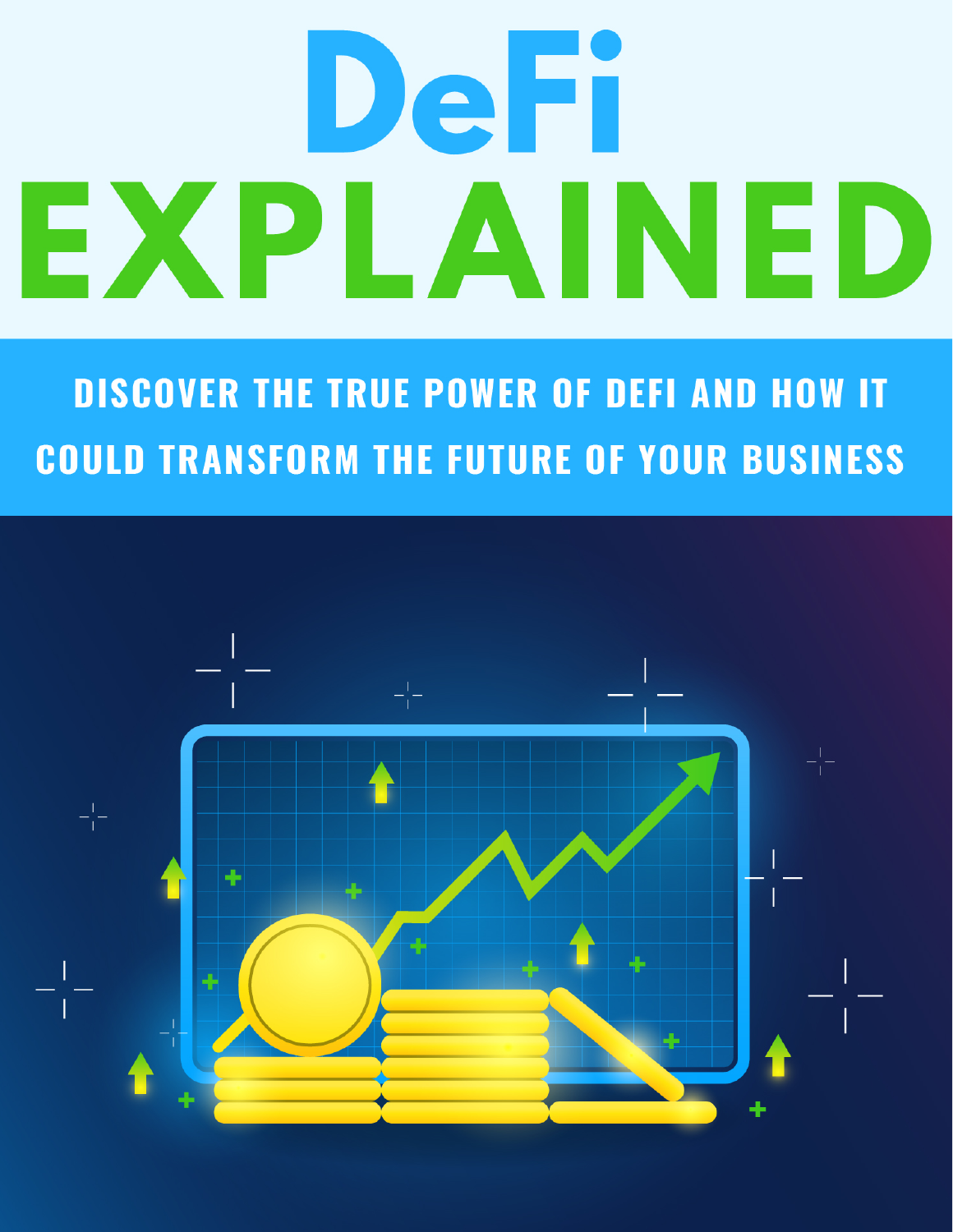**Copyright © All rights reserved worldwide.** 

**YOUR RIGHTS:** This book is restricted to your personal use only. It does not come with any other rights.

**LEGAL DISCLAIMER:** This book is protected by international copyright law and may not be copied, reproduced, given away, or used to create derivative works without the publisher's expressed permission. The publisher retains full copyrights to this book.

The author has made every reasonable effort to be as accurate and complete as possible in the creation of this book and to ensure that the information provided is free from errors; however, the author/publisher/ reseller assumes no responsibility for errors, omissions, or contrary interpretation of the subject matter herein and does not warrant or represent at any time that the contents within are accurate due to the rapidly changing nature of the internet.

Any perceived slights of specific persons, peoples, or organizations are unintentional.

The purpose of this book is to educate, and there are no guarantees of income, sales, or results implied. The publisher/author/reseller can, therefore, not be held accountable for any poor results you may attain when implementing the techniques or when following any guidelines set out for you in this book.

Any product, website, and company names mentioned in this report are the trademarks or copyright properties of their respective owners. The author/publisher/reseller are not associated or affiliated with them in any way. Nor does the referred product, website, and company names sponsor, endorse, or approve this product.

**COMPENSATION DISCLOSURE:** Unless otherwise expressly stated, you should assume that the links contained in this book may be affiliate links, and either the author/publisher/reseller will earn a commission if you click on them and buy the product/service mentioned in this book. However, the author/publisher/reseller disclaims any liability that may result from your involvement with any such websites/products. You should perform due diligence before buying the mentioned products or services.

This constitutes the entire license agreement. Any disputes or terms not discussed in this agreement are at the sole discretion of the publisher.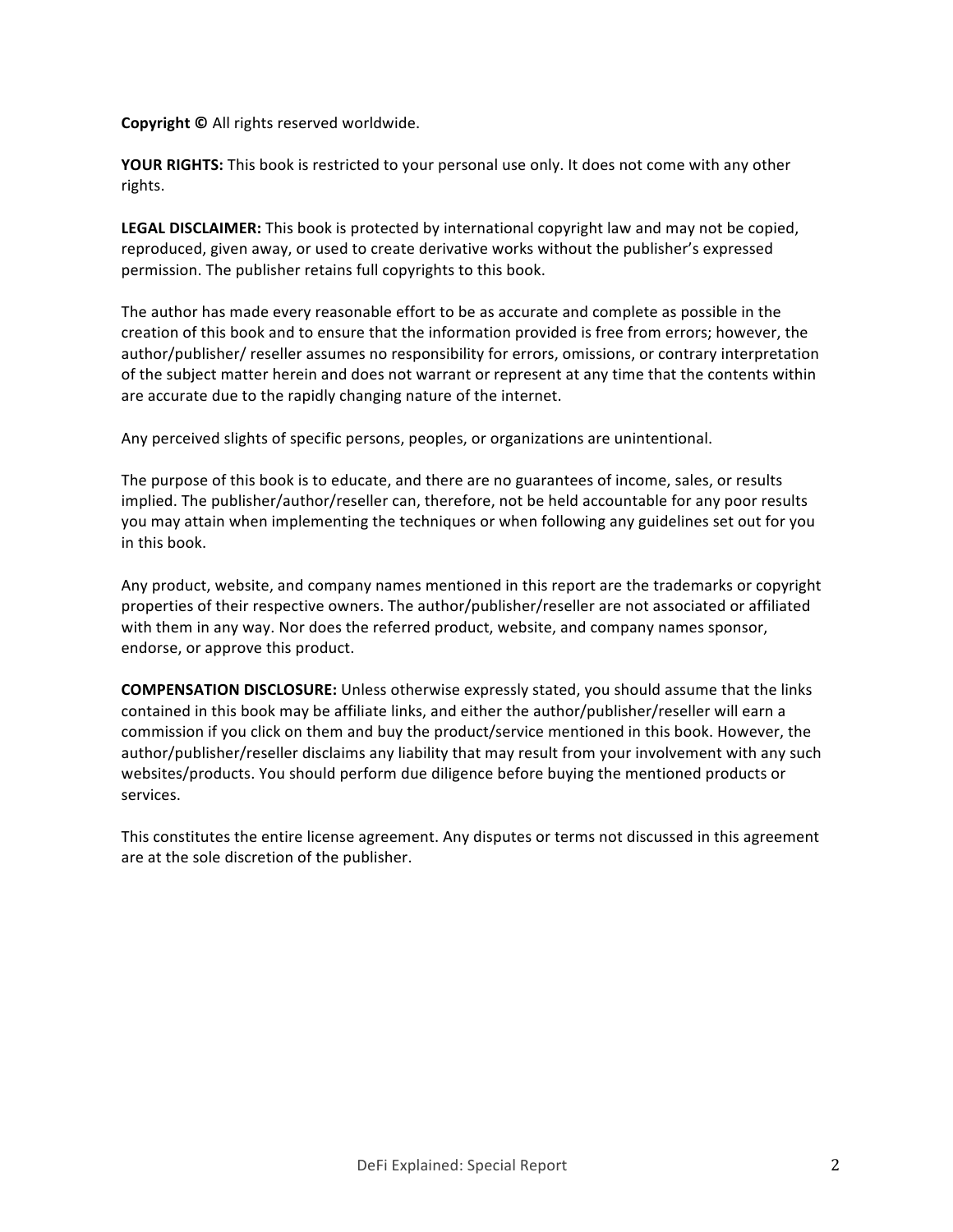## **Table of Contents**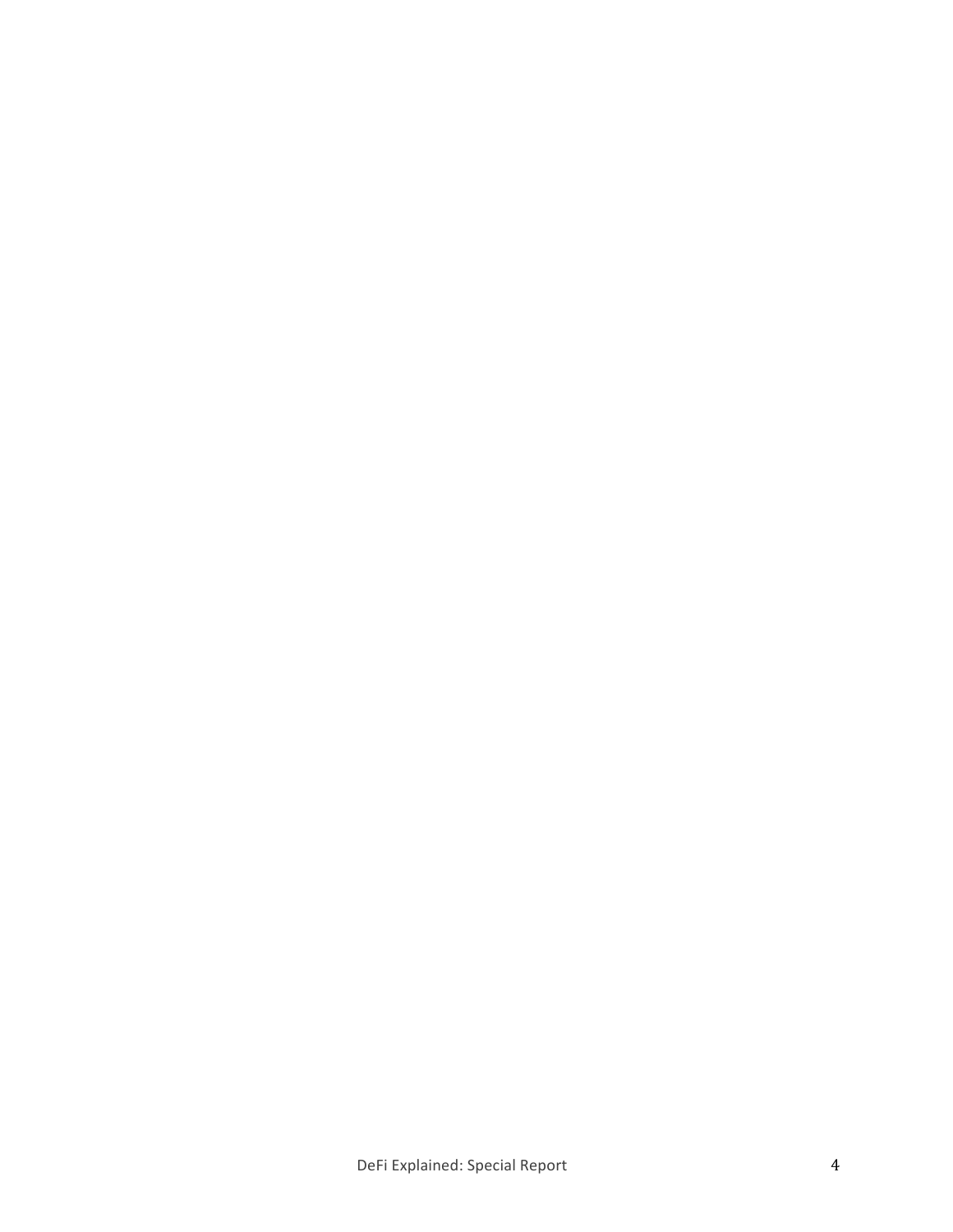## **Introduction**

DeFi has been driving a cryptocurrency resurgence since 2020 with no sign of stopping.

**But, what is DeFi and how does it work?** 

Decentralized finance (commonly referred to as DeFi) is a blockchainbased form of finance that does not rely on central financial **intermediaries** such as brokerages or banks to offer traditional financial instruments. 

Instead, it utilizes smart contracts on blockchains, the most common being Ethereum.

So, now that you know what it is, how can you utilize this new technology in your own business?

That's exactly what we'll take a closer look in this special report.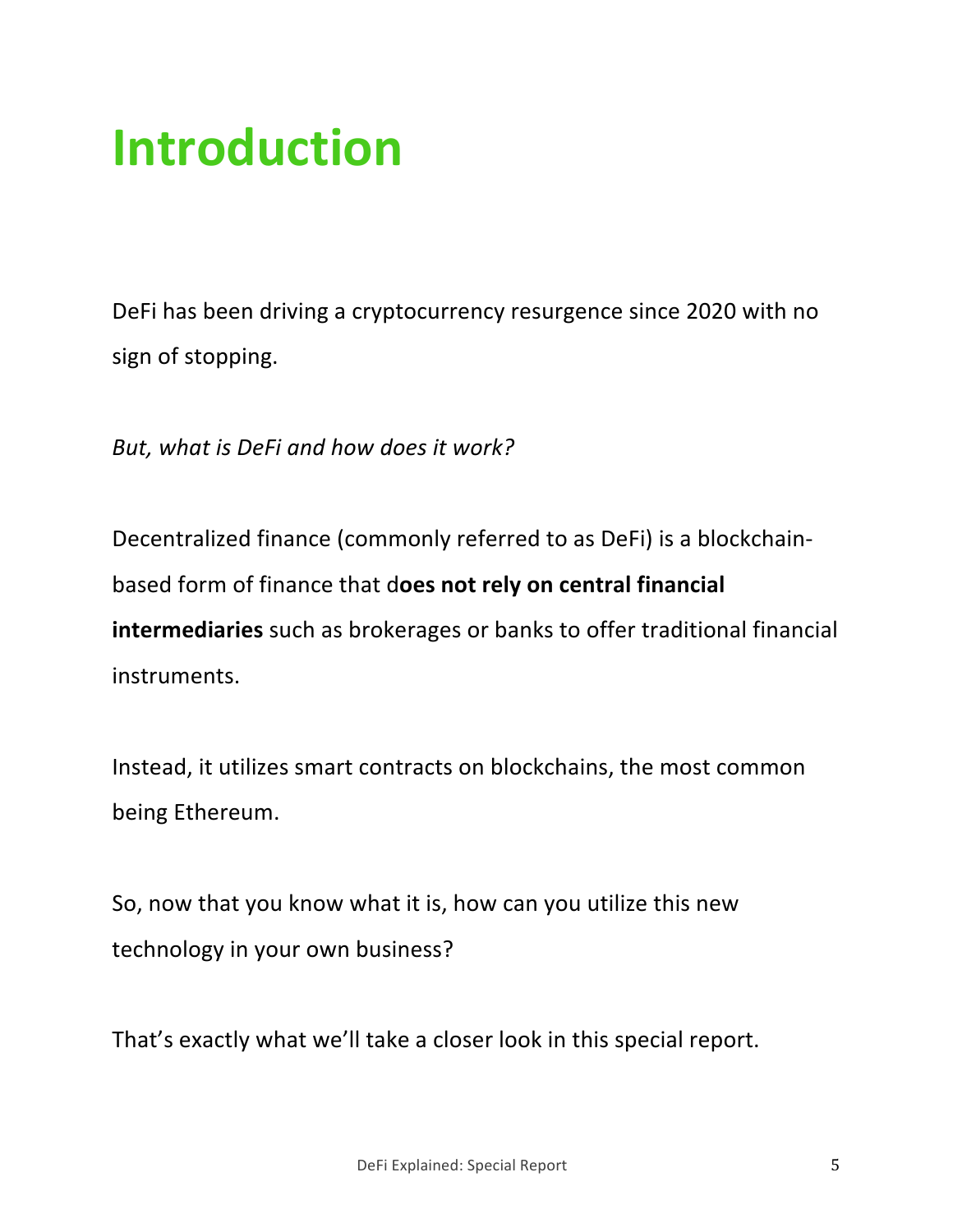## **DeFi Explained**

As mentioned on the introduction page, DeFi stands for *Decentralized Finance.* 

This means that the financial services are carried out on a blockchain instead of through a brokerage or bank.

In today's financial world, financial institutions act as guarantors for any transactions. This gives them immense power over your money.

Decentralized Finances are services with no central authority controlling them. Decentralized exchanges allow for peer-to-peer cryptocurrency transfers with no middleman.

Forkast News calls it "the merger between traditional banking services with blockchain technology."

DeFi involves taking traditional elements of the financial system and replacing the middleman with a smart contract.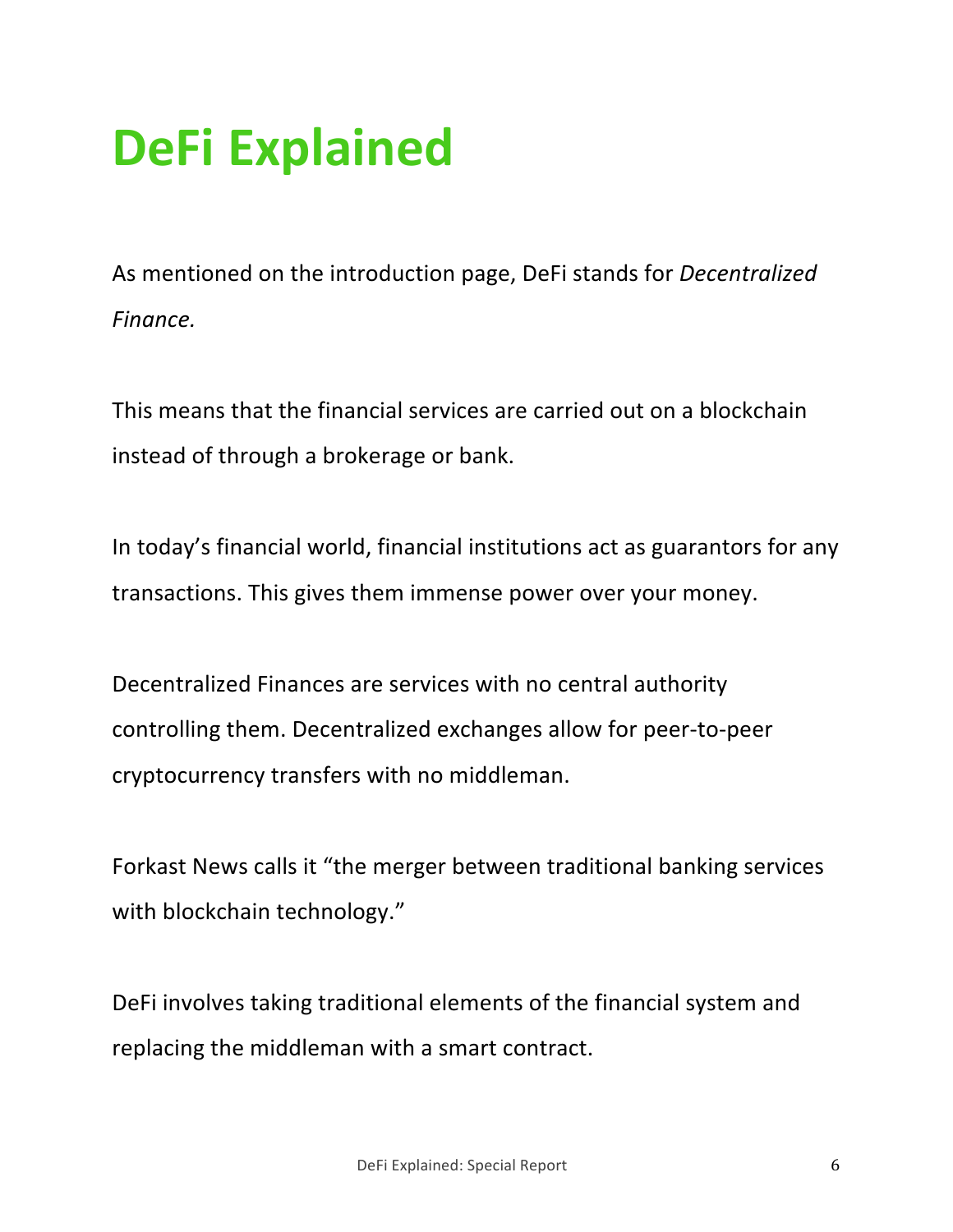This means DeFi needs a decentralized infrastructure to run on, like the Etherium blockchain. This blockchain is a do-it-yourself platform for DAPPS or Decentralized Applications.

About 96% of DeFi protocols operate on Etherium, although a small number have migrated to competing blockchains because of increased speed. 

In decentralized transactions, the typical overseers of those transactions (banks, stockbrokers, government institutions, etc.) are replaced by blockchain.

Because users don't need to transfer their assets to the exchange, decentralized exchanges reduce the risk of theft from hacking of the exchanges. 

They're also more anonymous than exchanges which require your identity on all transactions and can prevent price manipulation or faked trading volume.

DeFi's goals are to utilize technology to remove intermediaries between parties in a financial transaction. Its components are stablecoins, use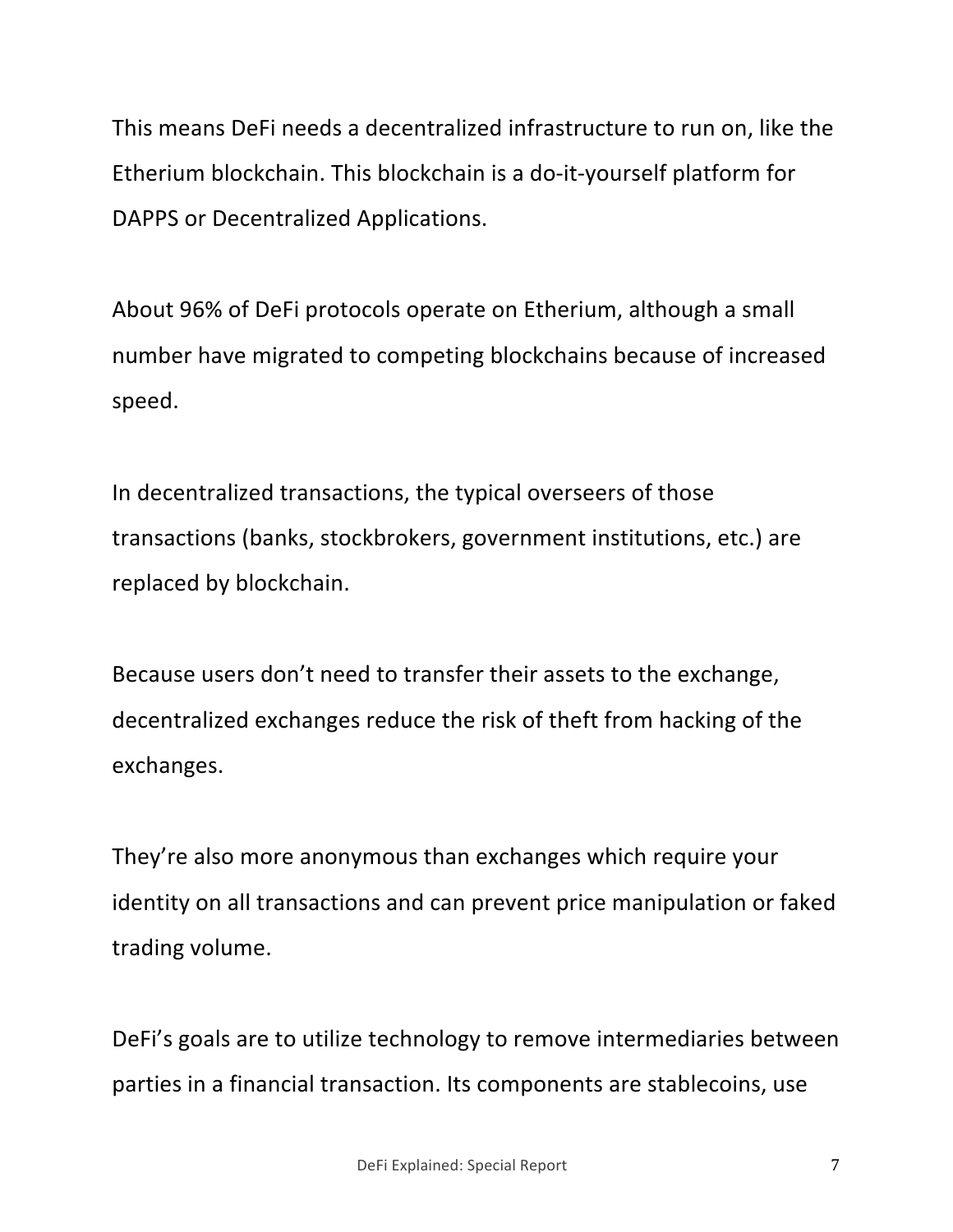cases, and a software stack that allows the development of applications. 

This infrastructure and use cases are still in development, though plenty of users have jumped on the DeFi bandwagon.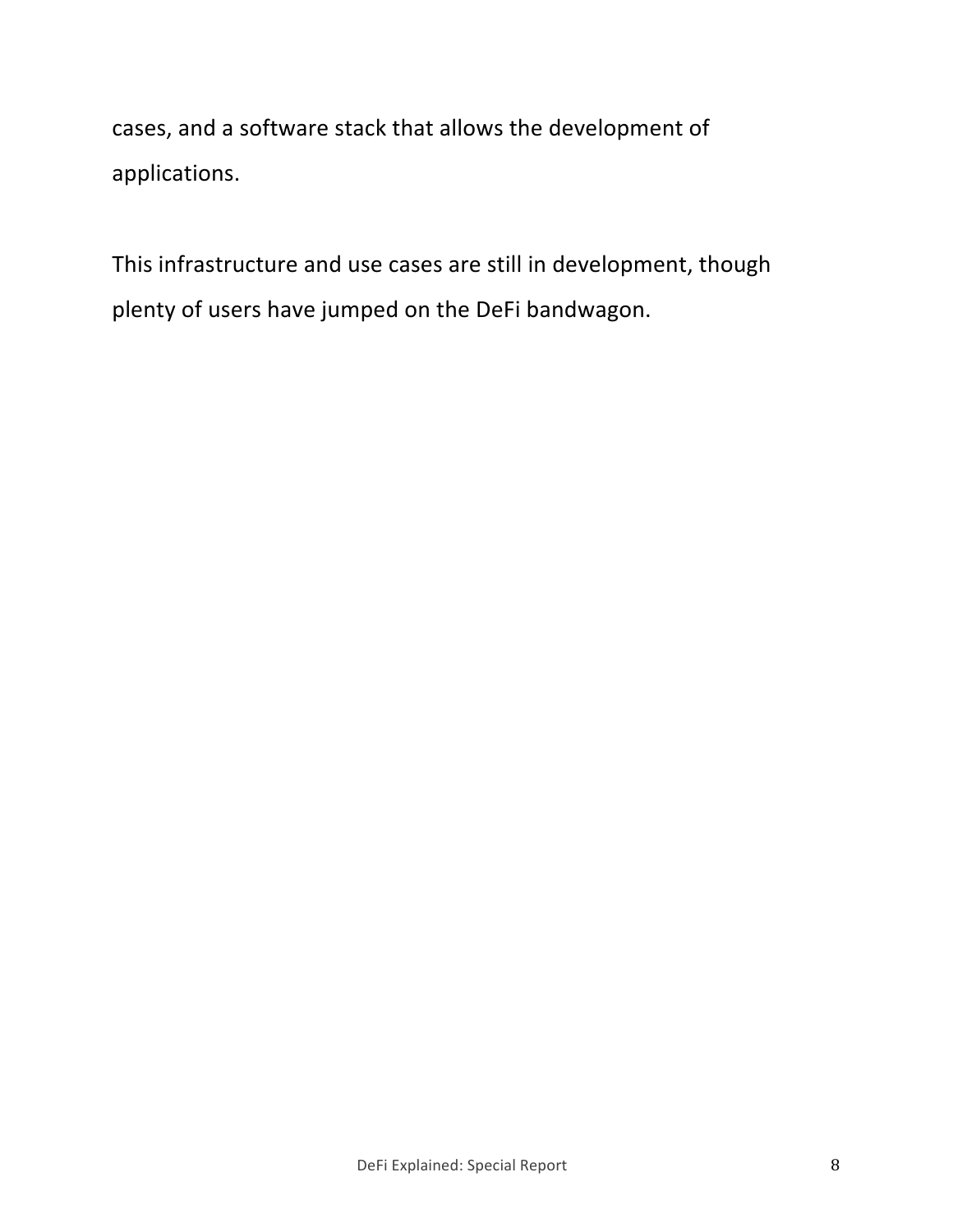## **The Rise of DeFi**

DeFi's origin is often traced back to 2015, when a platform called MakerDAO allowed people to utilize cryptocurrency for collateral on their loans.

DeFi, like the traditional cryptocurrencies, promises to do away with the unnecessary intermediaries like banks and stockbrokers. This viewpoint Is fueling the market lately.

Bitcoin was created in 2009 as an alternative to traditional finance (and financial authorities like banks and stockbrokers), but many limitations still exist.

hile Bitcoin was meant to function like money, its functionality depends on a network of new central authorities that are acting much like the institutions they were meant to replace.

Miners, node operators, wallets, and exchanges—these authorities are showing a distinct proclivity for acting just like banks and stockbrokers.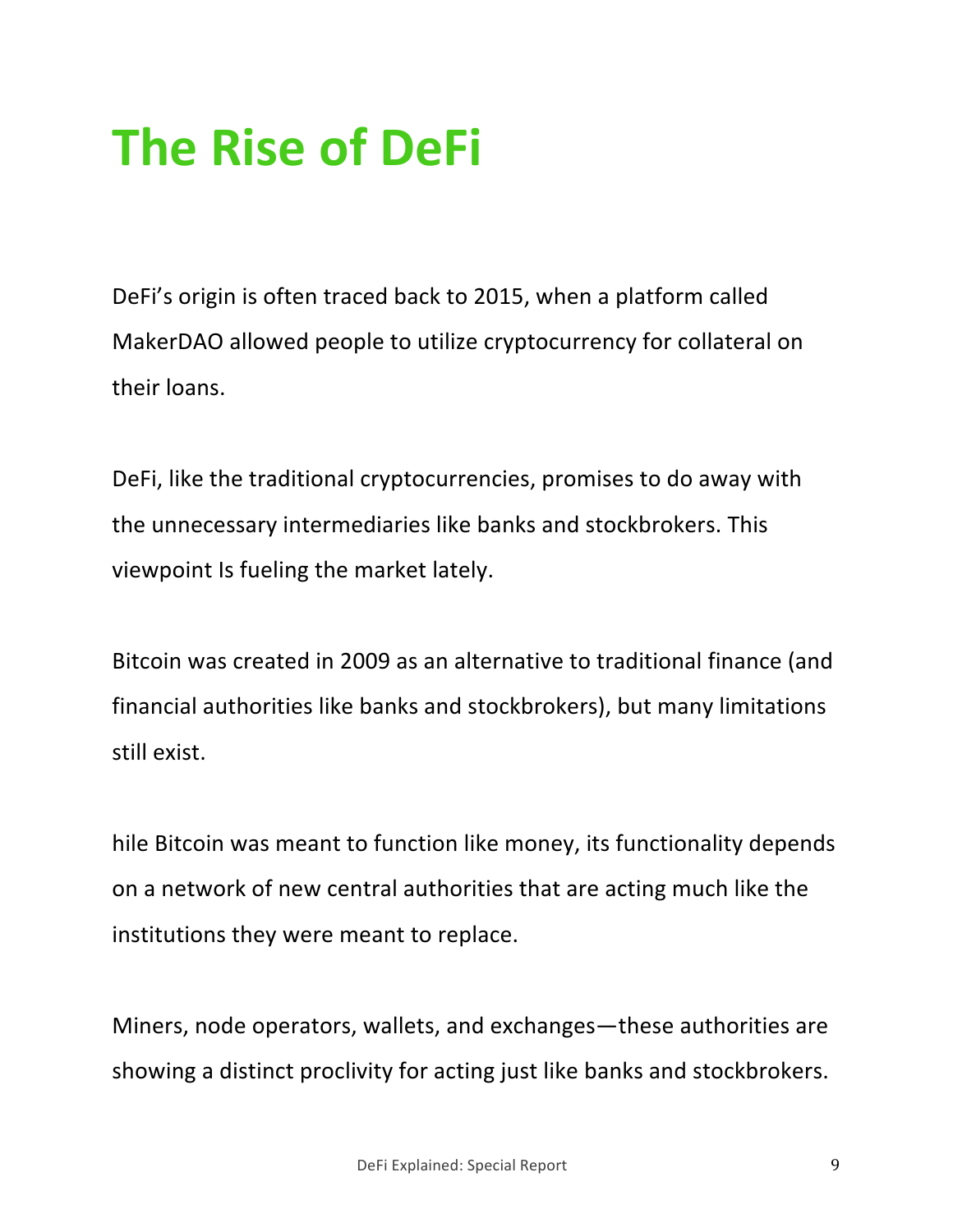In other words, Bitcoin doesn't seem to be truly decentralized.

A true decentralized system should be run by the people alone. Bitcoin has given us glimpses of this but has ultimately fallen short of its goal.

With DeFi, there are no central authorities and protocol are run by smart contracts designed to eliminate foul play.

The open financial network is trustless and decentralized, facts that have attracted many investors.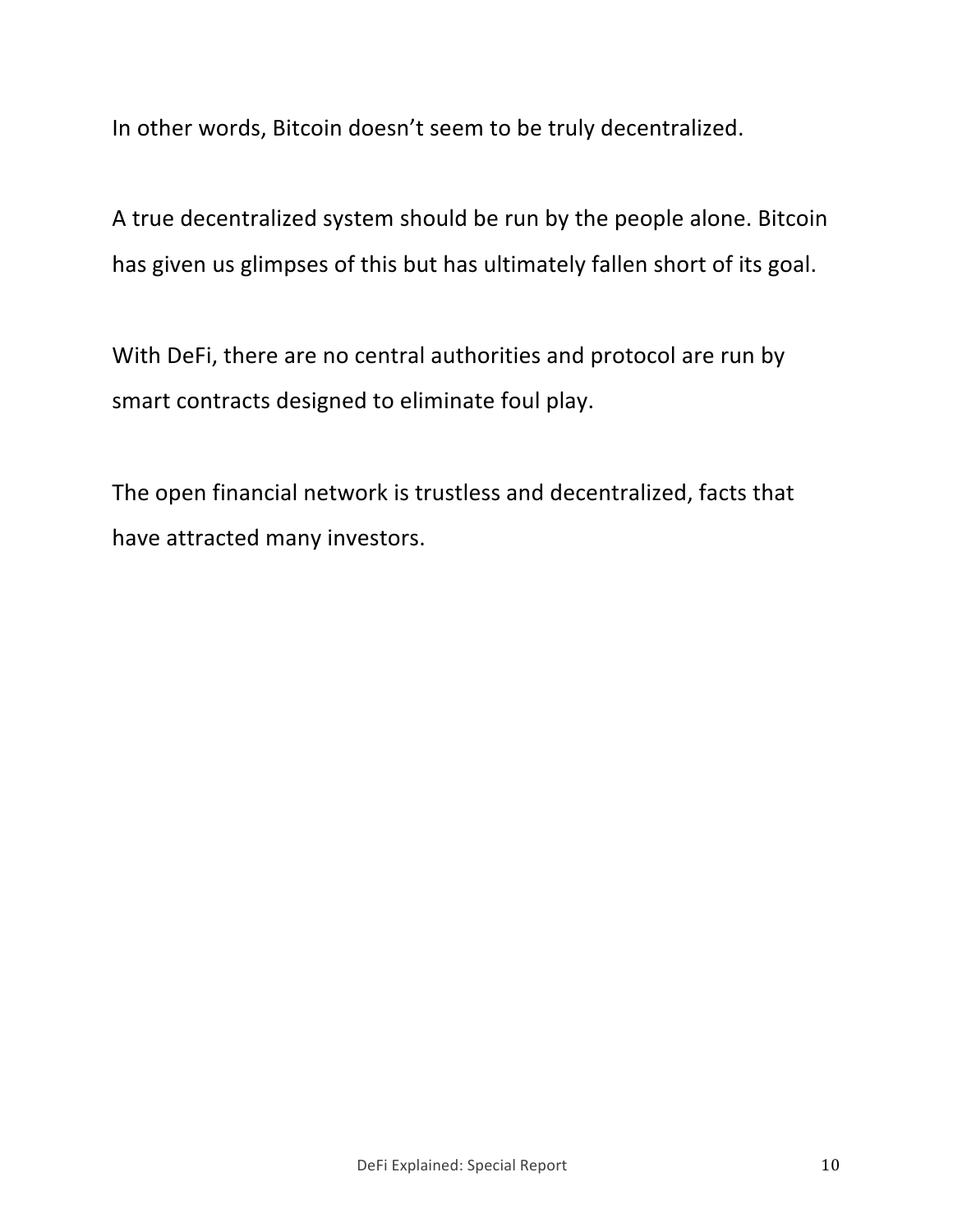## **DeFi's Top Applications**

Now that we've explained what DeFi is and what caused its rise in popularity, let's look at some of the more notable applications for this protocol.

Decentralized Exchanges (DEXs): these are exchanges that operate without an intermediary.

With a DEX, users can connect directly with one another to buy and sell cryptocurrencies. 

Any assets traded under a DEX are not held in escrow or in a third party wallet the way a centralized exchange would do. Some top DEXs include Uniswap, SushiSwap, and Curve.

These exchanges are not as popular as centralized exchanges, which are operated by a central authority.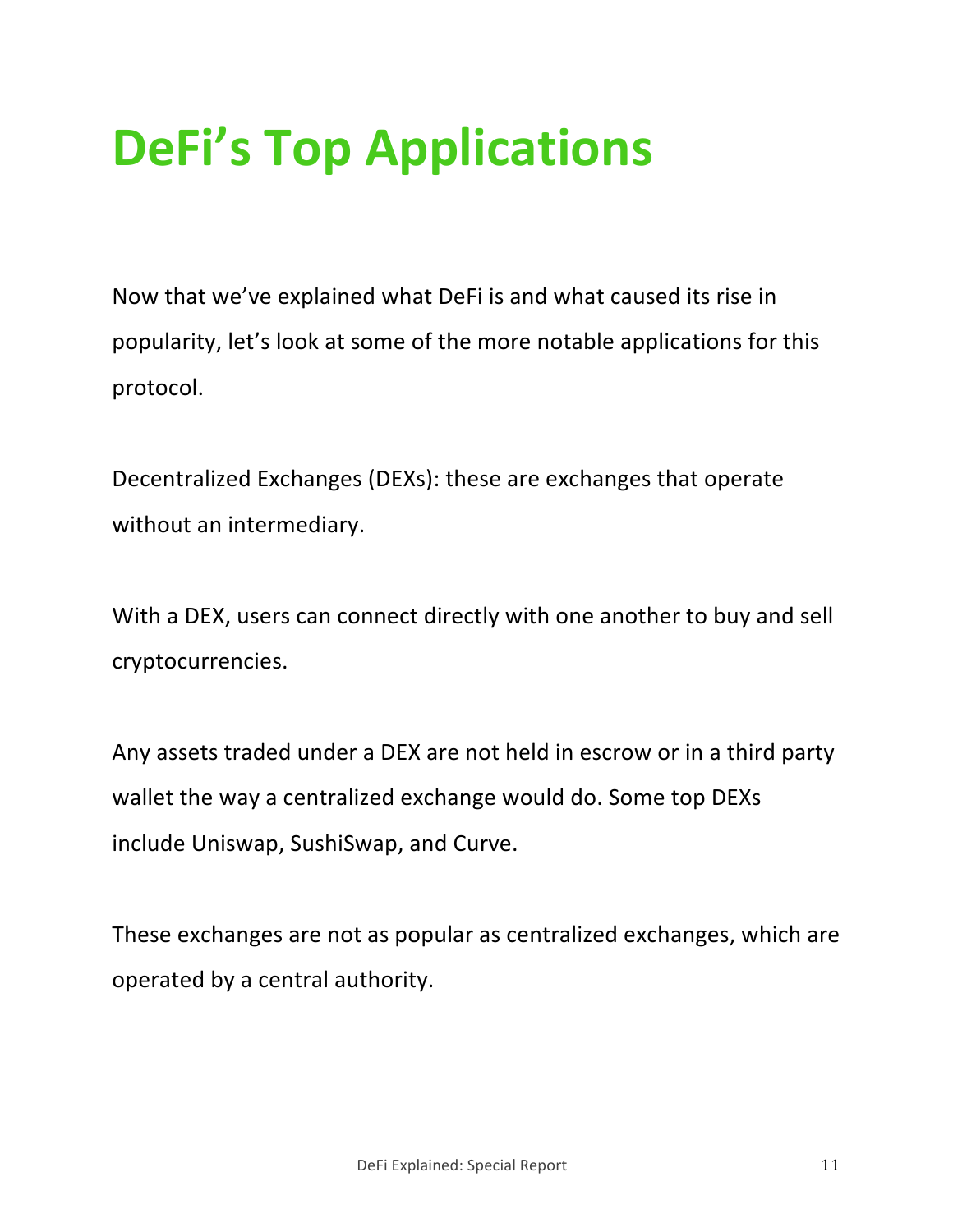Coinbase and Binance are examples of centralized exchanges and are custodial in nature because the buyers and sellers trust the central authority to keep their assets safe.

**Lending Platforms:** these use smart contracts in place of third parties like banks or stockbrokers. This allows lenders and borrowers to participate in an open system.

Proponents of DeFi claim that these platforms are democratizing the entire financial landscape.

In decentralized lending platforms, lenders can earn interest on cryptocurrency assets by loaning them out, while borrowers can assess liquidity without actually selling off those assets.

With our traditional financial situation, you must offer collateral before you can get a loan from the bank. DeFi is similar, but borrowers have to offer assets which add up to more than the total loan in order to obtain that loan.

Some of the top DeFi lending platforms include Aave, Maker, and Compound.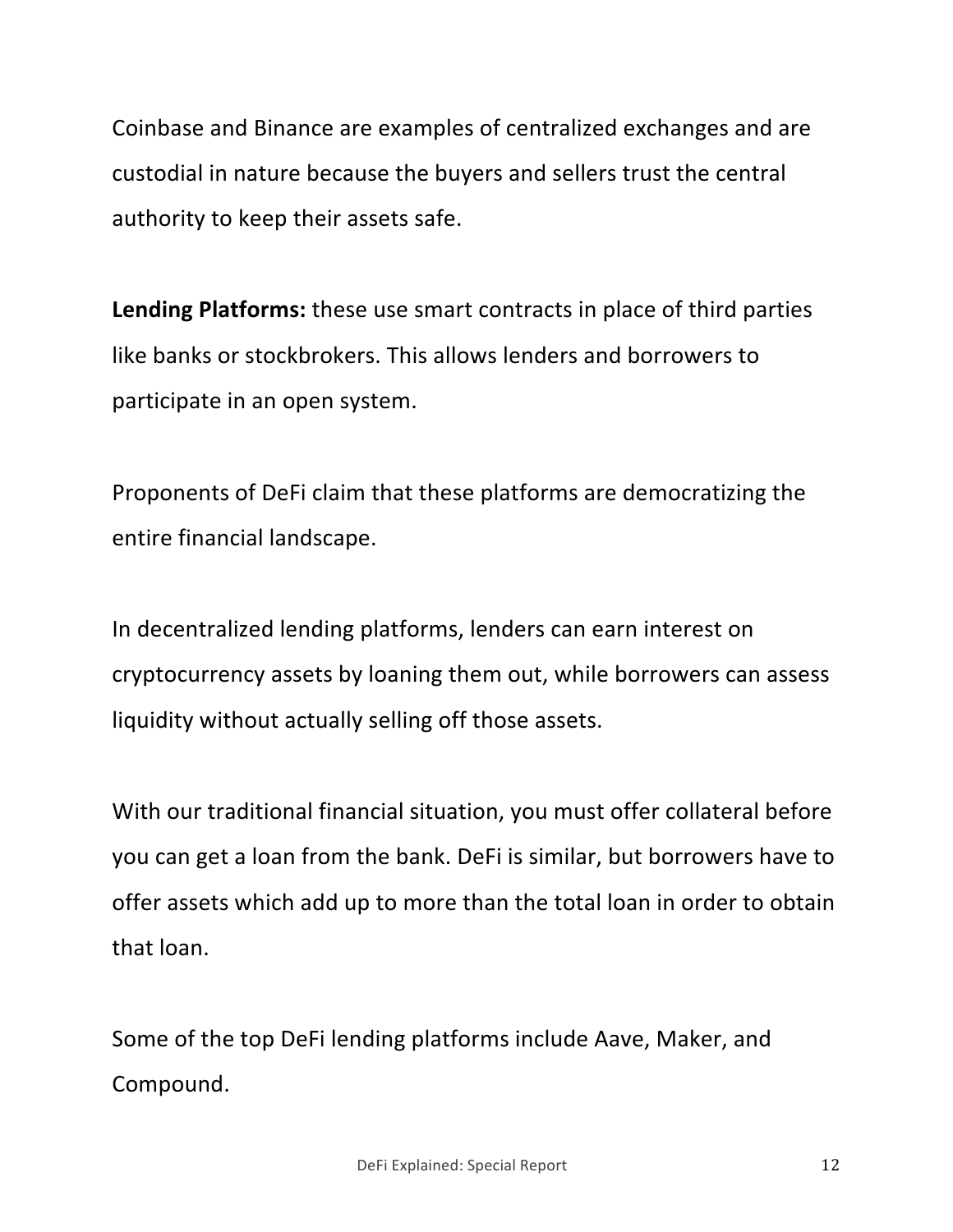**Prediction Markets:** these allow you to bet on the outcome of a future event, such as a presidential election.

In fact, they flourished during the 2020 elections, with Augur recording a milestone volume of over \$8 million.

Prediction market platforms act like traditional prediction markets, but with blockchain functionality, which means no intermediaries. Some examples include Gnosis, Augur, and FTX.

**Yield Farming:** this is the hottest new term in DeFi. It's the process of locking up cryptocurrencies in exchange for some sort of reward.

Yield farmers stake popular coins like ether, tether, dai, etc. Aave and Compound are two of the major platforms to farm DeFi yields.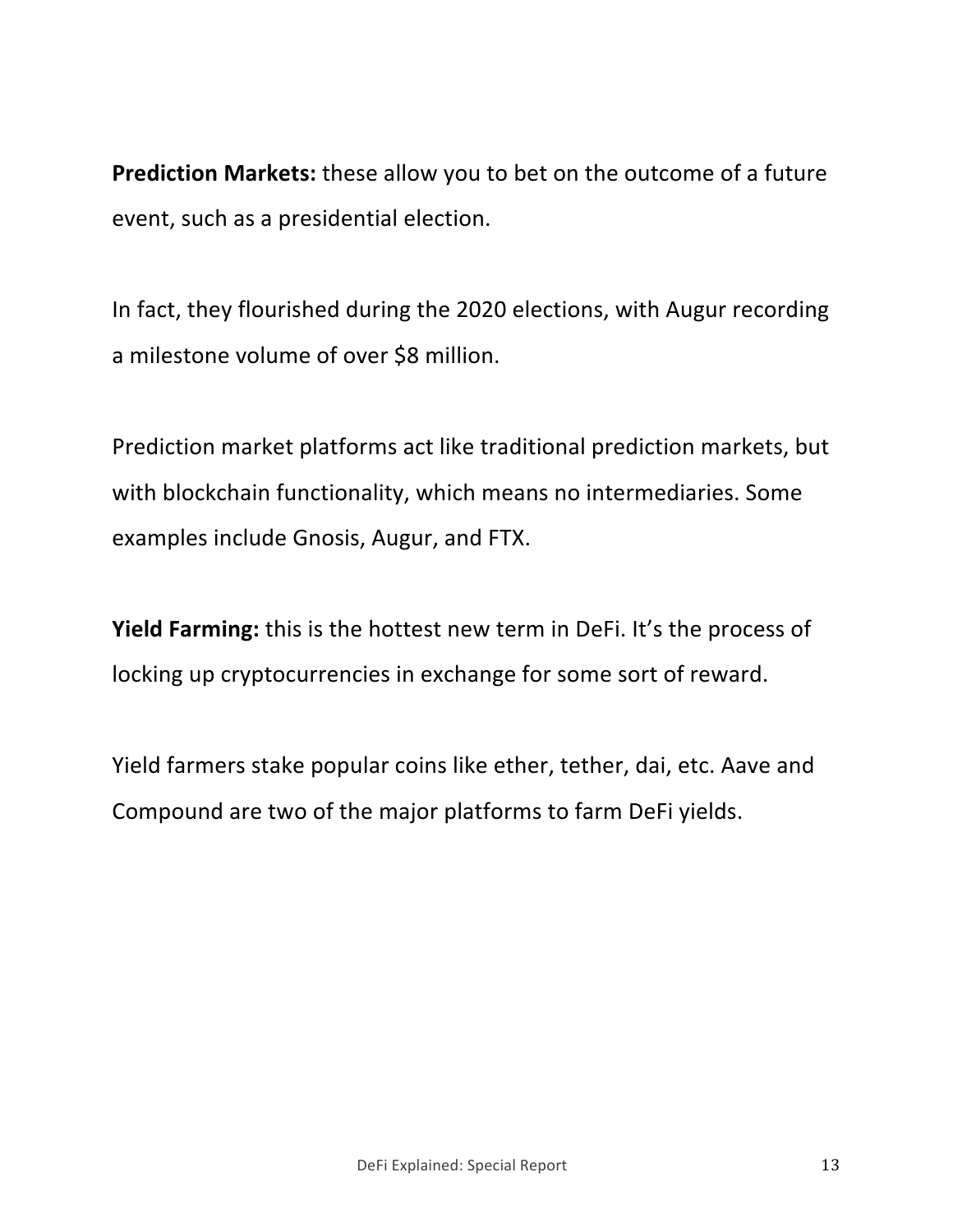## **The True Power of DeFi**

Traditional banks are bureaucratic. They're expensive to run, too. They take too long to process transactions—sometimes days—and have excluded many people from the financial system due to their stringent requirements.

Here are some of the benefits of decentralized finance.

#### It is permissionless.

DeFi opens the financial system to everyone regardless of race, income, culture, or geographic location.

All anyone needs is a connection to the internet via a smartphone or computer. 

In 2018, the World Bank estimated that some 20% of the world's population has no access to banking services. Mostly, this is because they lack required government-issued identification cards.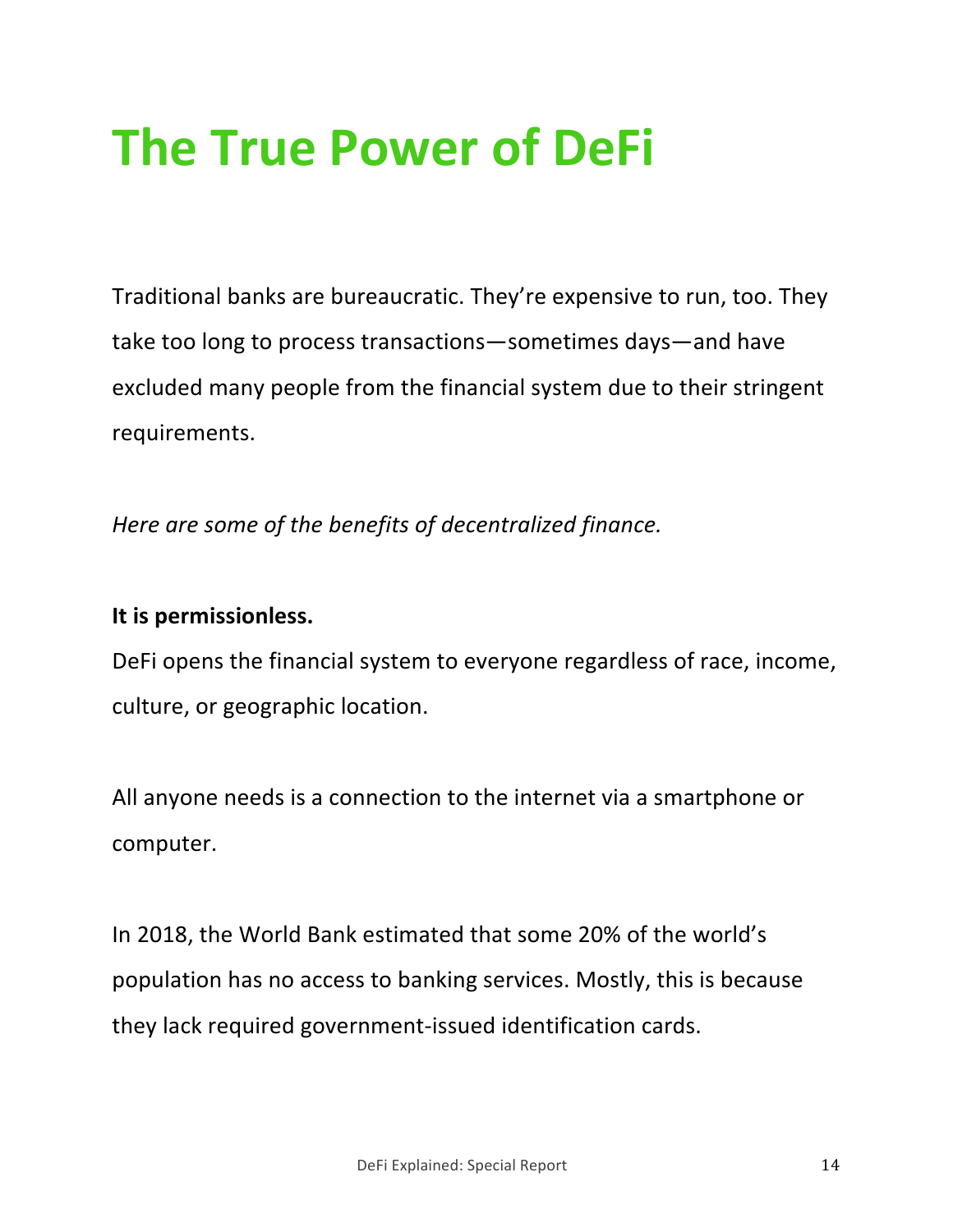There are several DeFi platforms that allow these people to access banking services.

For example, you can take out a Maker loan without identification or even a credit score.

#### It offers interest rates for investors.

You can keep your assets like a traditional savings account if you wish, but DeFi also offers the chance to earn interest on your assets.

Platforms like Compound and Aave will let you deposit your cryptocurrency and then loan it out to borrowers.

At some agreed-upon time, you collect your interest on that cryptocurrency and can return your capital to the system.

Compound offers up to 4.3% interest on deposits from some tokens and Aave is offering as much as 5.73%.

Compared to the pittance (0.06% or 0.07%) offered by traditional banking establishments for savings accounts, this is an amazingly high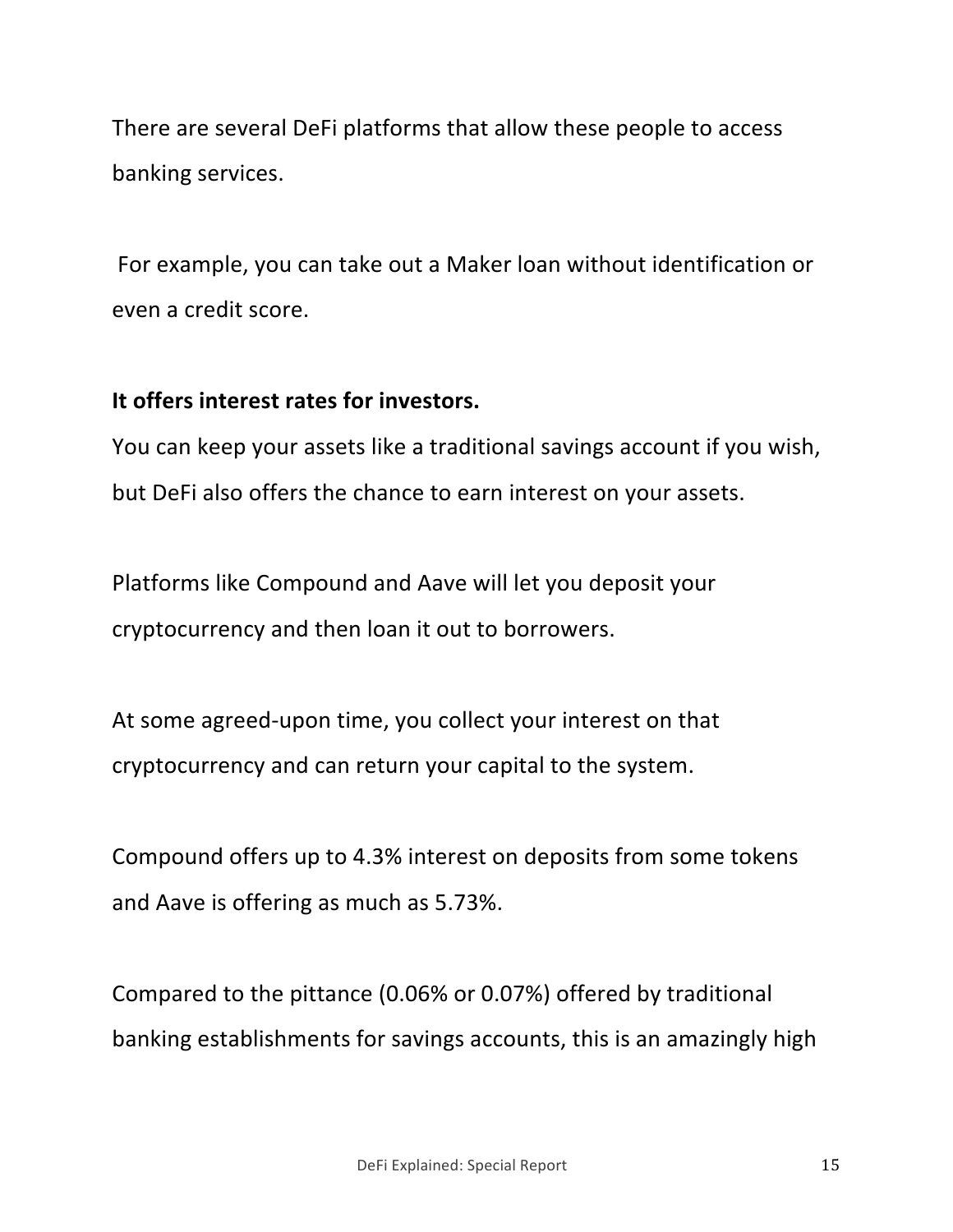interest rate. You can see why people are switching from traditional banking to DeFi.

#### **If offers control over your own finances.**

No one can ban you from a DeFi protocol. You have control over your own finances instead of depending on a third party to approve your loan. 

While you do have to deposit your funds into the platform, what happens to those funds is up to you. The underlying smart contract takes the place of the traditional human intermediary.

#### **It offers heightened transparency.**

DeFi allows a far greater degree of openness and accessibility. Since most of the DeFi protocols are built on the public ledger of a blockchain, every activity is available to the public.

Anyone can view any transaction, but these transactions are not tied to any individual the way they are with a traditional bank.

Instead, DeFi accounts list only numerical addresses.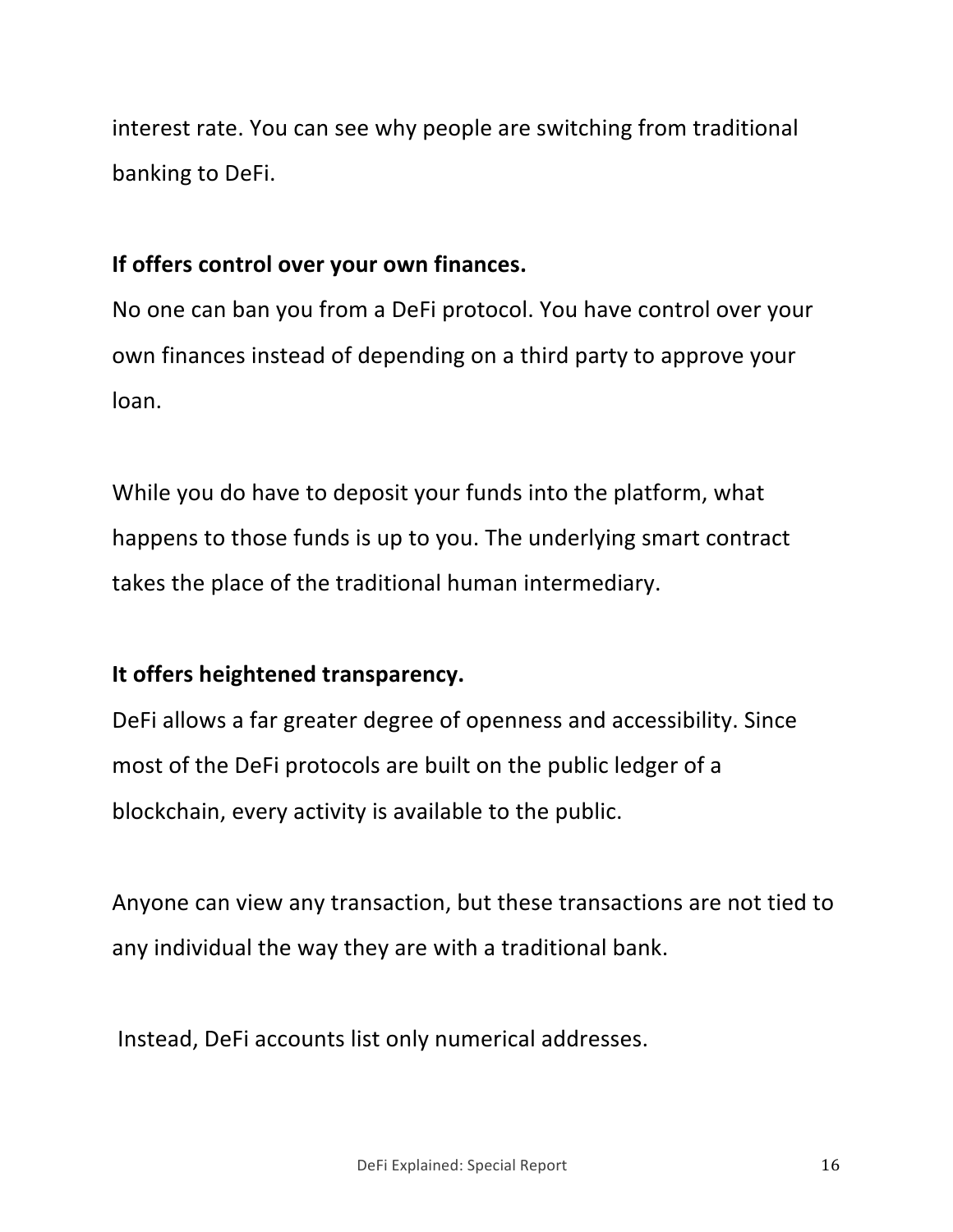Also, users with programming knowledge can access most of the source code to audit or build upon, since these are open-source codes.

This type of code is of a higher quality and far more secure than proprietary software, thanks to community interaction.

#### It offers increased access.

One of the biggest reasons people without bank accounts can't make financial transactions is that they lack documentation proving their identity, such as government-issued identification cards, credit cards, or passports. 

This also prevents them from enjoying social benefits like owning property, which severly limits their opportunity for growth.

That barrier is lifted when you use DeFi. "Digital identities," says Entrepreneur, "serve one of the essential components of DeFi." A digital identity may be a profile that is linked to a device's IP address, or a randomly generated unique ID.

It could also be tied to a user ID and password.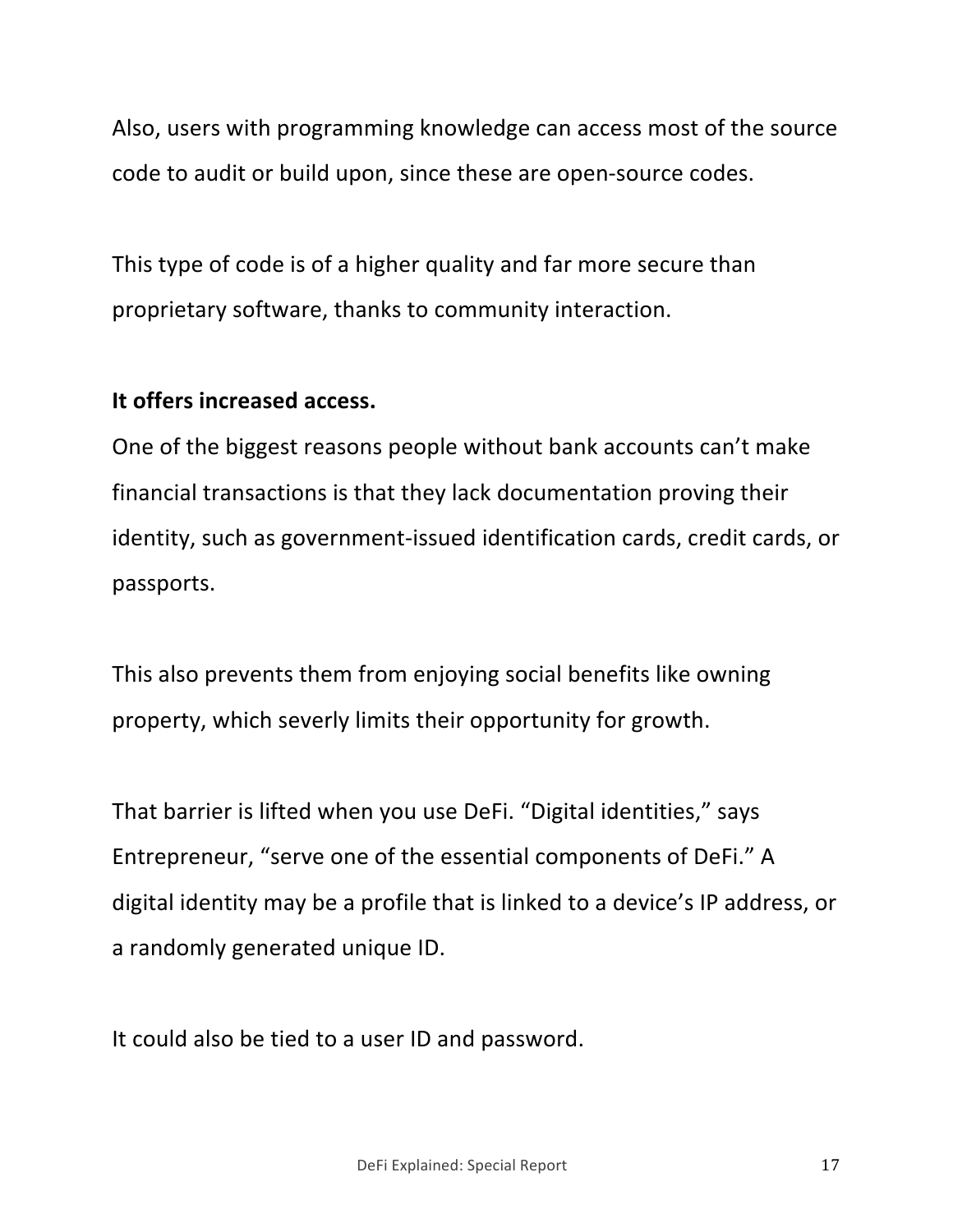With this identification, any user anywhere in the world could buy, sell, loan, or borroy cryptocurrency.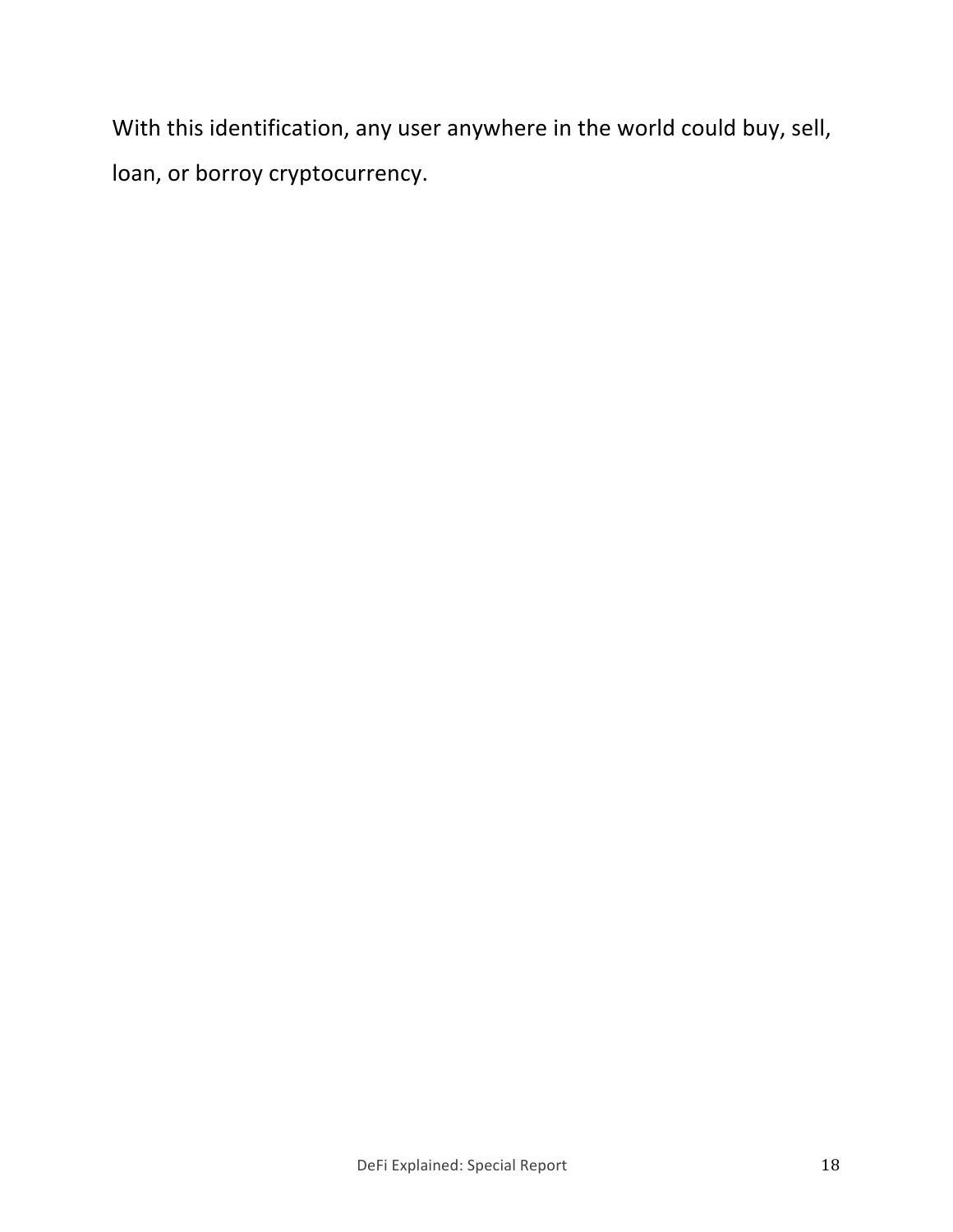## **The Downsides to DeFi**

Nothing is perfect and decentralized finance is no exception. Here are some of the negative aspects of0 the platform.

#### **Security issues:**

The smart contracts which form the backbone of the DeFi platform are susceptible to manipulation.

By default, these contracts are open-source.

This design allows you to inspect and review them before making your decision to invest in the DeFi protocol.

Most DeFi protocols hand their contracts over to security firms for auditing—and that's where they may run into trouble. Human beings can miss flaws in these contracts that might be exploited at some future date.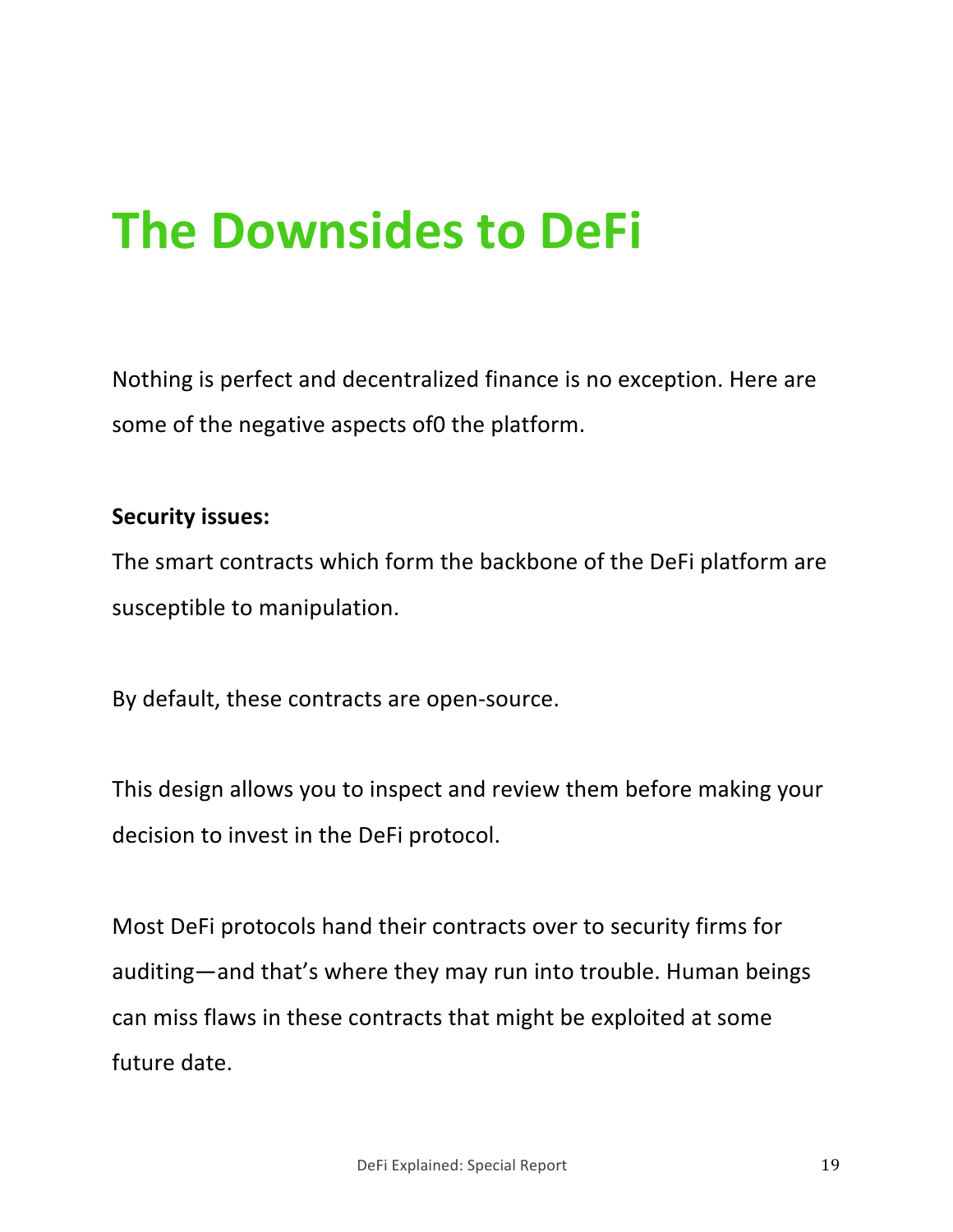As an example, take a look at the DAO or Decentralized Autonomous Organization. 

This investor-directed venture capital fund was launched in April of 2016. It quickly grew to become one of the world's biggest crowdfunding platform, managing around \$120 million.

By June of that same year, hackers had located and exploited a vulnerability in the smart contract.

They stole about a third of the funds, relocating them into a "child DAO" with the same structure as the parent protocol. It took weeks for some users to be able to access their funds, making this the largest hack in crowdfunding history.

This incident alerted the DeFi community and now, developers who build protocols ensure that their smart contracts undergo multiple rounds of auditing.

Data feed centralization: Blockchain protocols can't access data that is off-chain. In order to remedy this shortcoming, many use third-party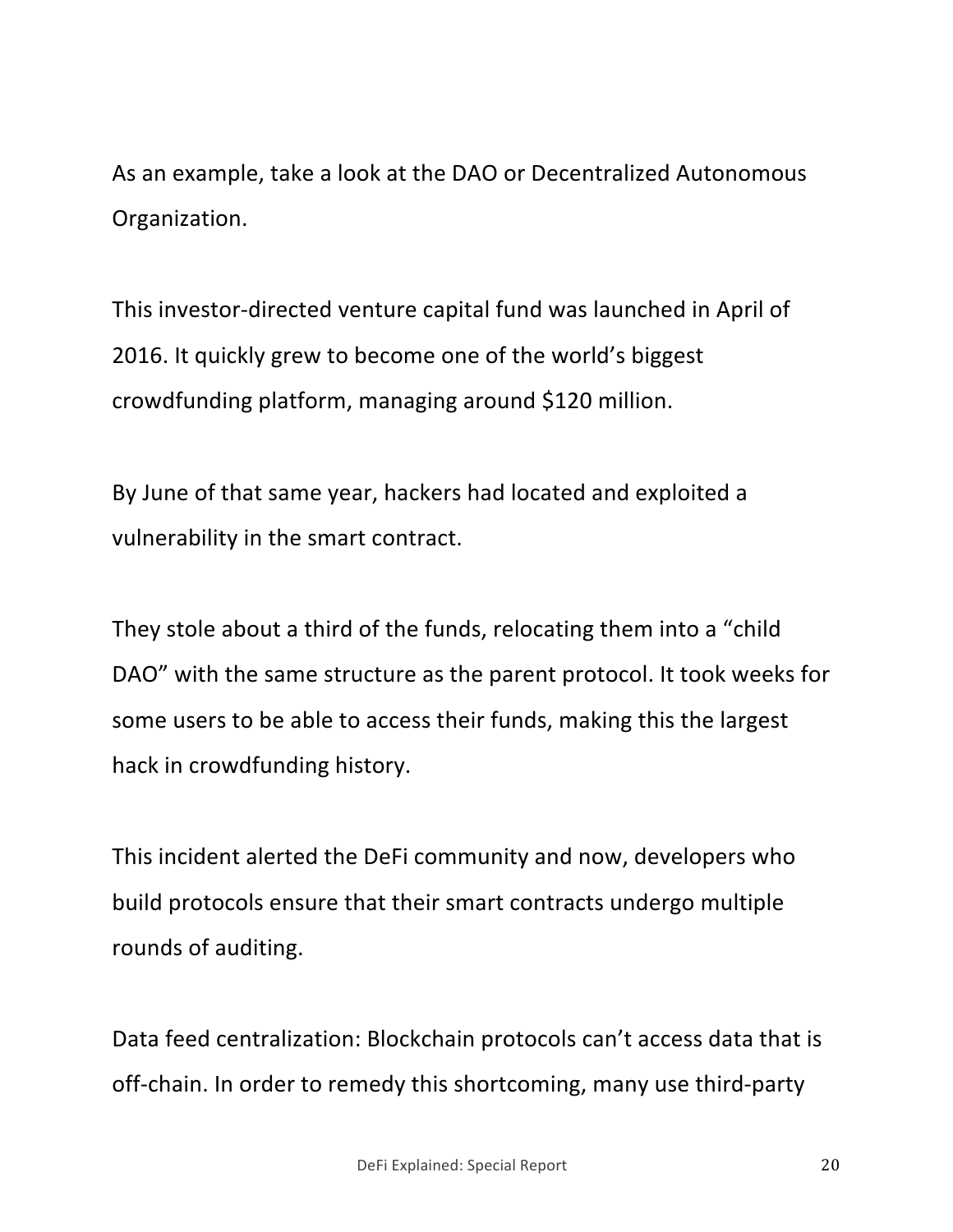services called oracles. These allow access to needed external information. 

As Forkast puts it, "Oracles serve as bridges between blockchains and the external world, relaying information to smart contracts for them to utilize." 

The major issue with all this is how to create a central trust point in a trustless and decentralized setup.

This can provide a vulnerability for the entire smart contract. If an oracle should broadcast the wrong information, it could wreak havoc with the entire system.

Let's look at the case of Synthetix, for example.

This is a DeFi asset issuance platform. In June, 2019, an oracle transmitted false price feed information to the platform's smart contract. 

One user's trading bot took advantage of this error and bought big, inflating the user's balance, allowing that user to convert around 37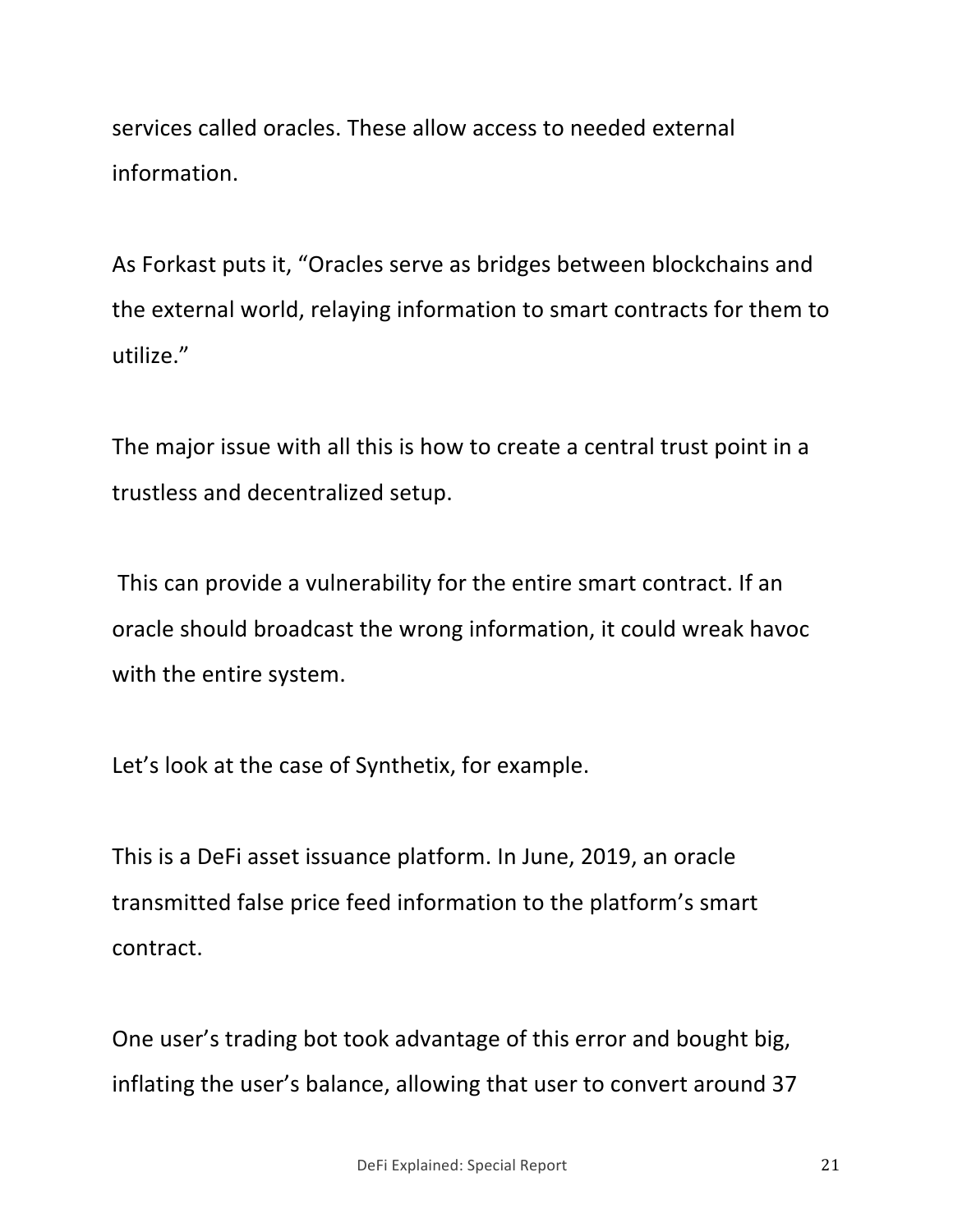million Synthetic ETH (sETH) tokens—worth around \$70 million! The company later reached out to the user, who agreed to reverse the transaction in return for an undisclosed "bug bounty."

#### **Hackers:**

In September 2020, top crypto exchange KuCoin confirmed that hackers had transferred about \$150 million in Bitcoun and ERC-20 tokens from its hot wallets.

Days after the actual event, blockchain intelligence software Elliptic did the math and discovered that the exchange had actually lost about \$281 million.

The hackers laundered the funds through DeFi protocols Kyber Network, Uniswap, and others.

Elliptic explained that many centralized exchanges had frozen the hackers' accounts so they couldn't move the funds, but that they had utilized decentralized exchanges which had no central authorities to freeze their illegally obtained funds.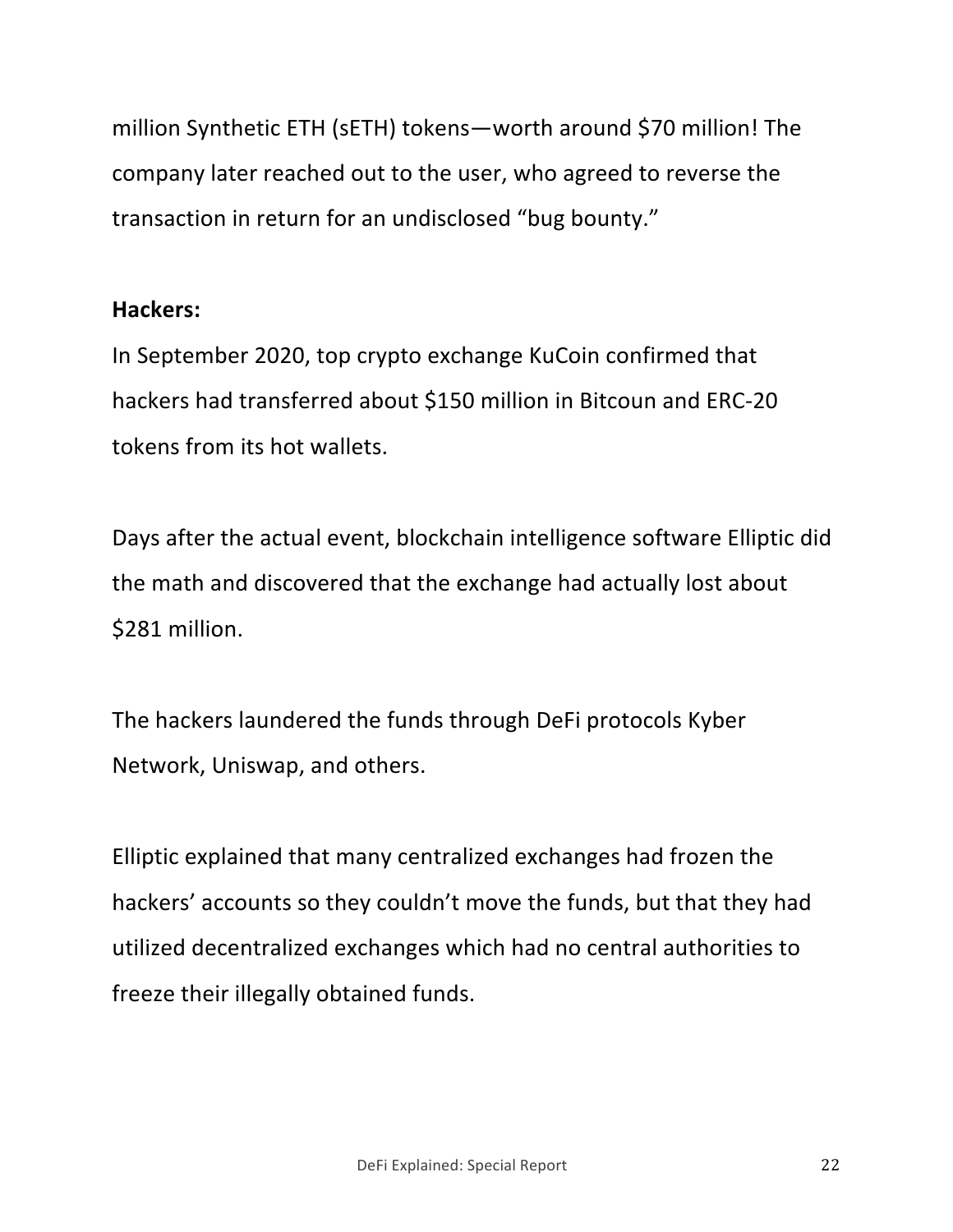## **The Future of DeFi**

"DeFi's performance in 2020," says Forkast, "has put the entire crypto market on notice."

With assets increasing in value, even some of the traditional crypto companies are wanting in on the action.

According to DeFi Pulse, the total value locked in DeFi is more than \$16 billion (US Dollars). As of December 2020, this is an increase of more than 2300% since January of that year.

Unfortunately, this boom has attracted a lot of criminal activity. Crypto analytics firm CipherTrace recently reported that total losses from DeFi thefts in 2020 exceeds \$100 million.

In the second half of the year, half of all cryptocurrency thefts were from DeFi protocols.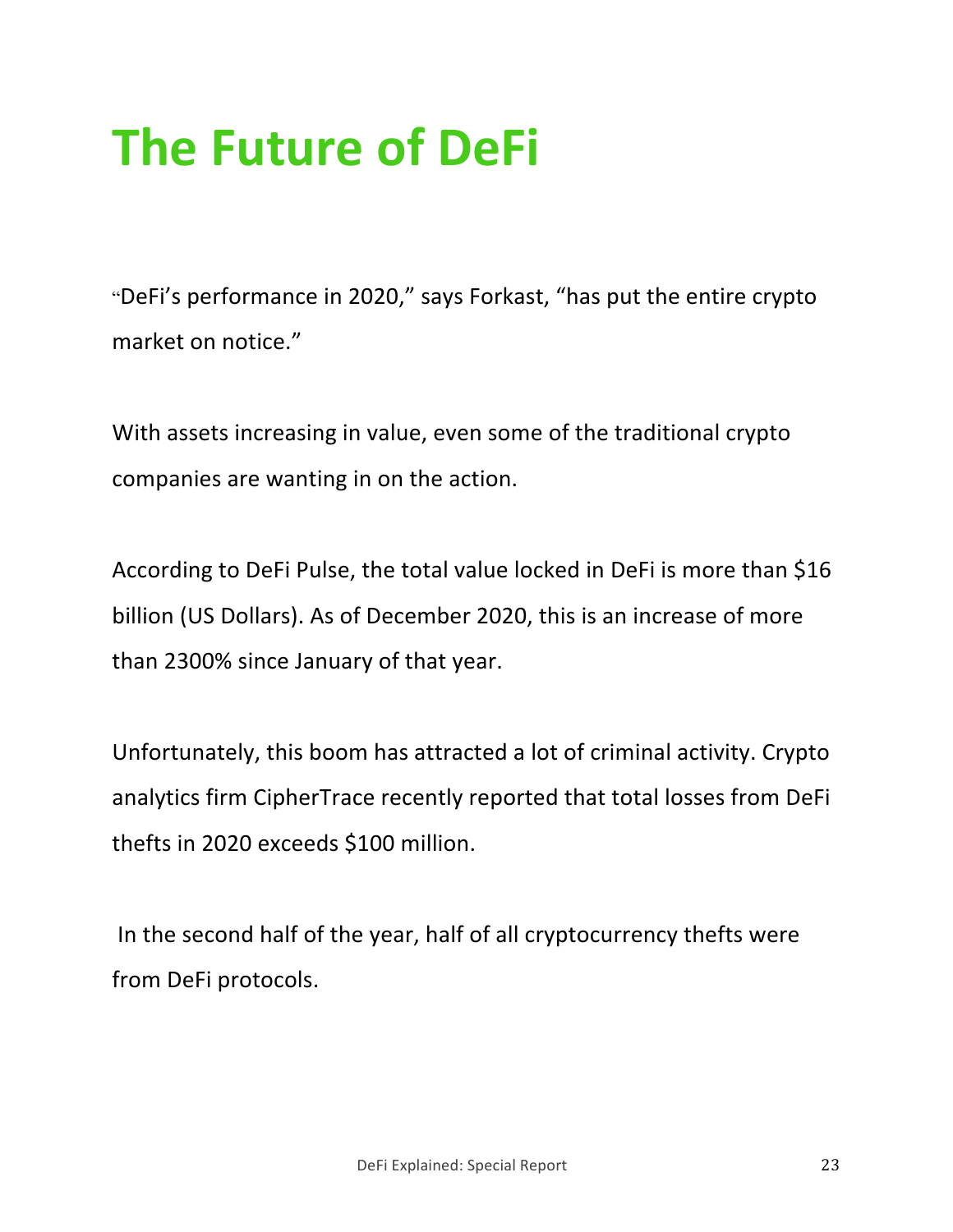And centralized exchange KuCoin had about \$19 million liquidated by thieves using decentralized exchanges.

The DeFi industry is still in its beginning phases. There's plenty of room to grow but it's suffering "the same growing pains as the crypto space as a whole."

Despite the benefits and returns, DeFi may still be a risky endeavor for investors.

#### *What* We Can Do:

Here are three of the biggest bottlenecks to DeFi's growth, as Entrepreneur sees it, and some ways we can resolve them.

#### **Volatility:**

"It may seem strange," says Entrepreneur, "to imply that there are issues with an industry that's worth over \$50 billion at the time of writing—but keep in mind that it was worth \$80 billion just a week earlier, according to data gathered by DeFi Pulse."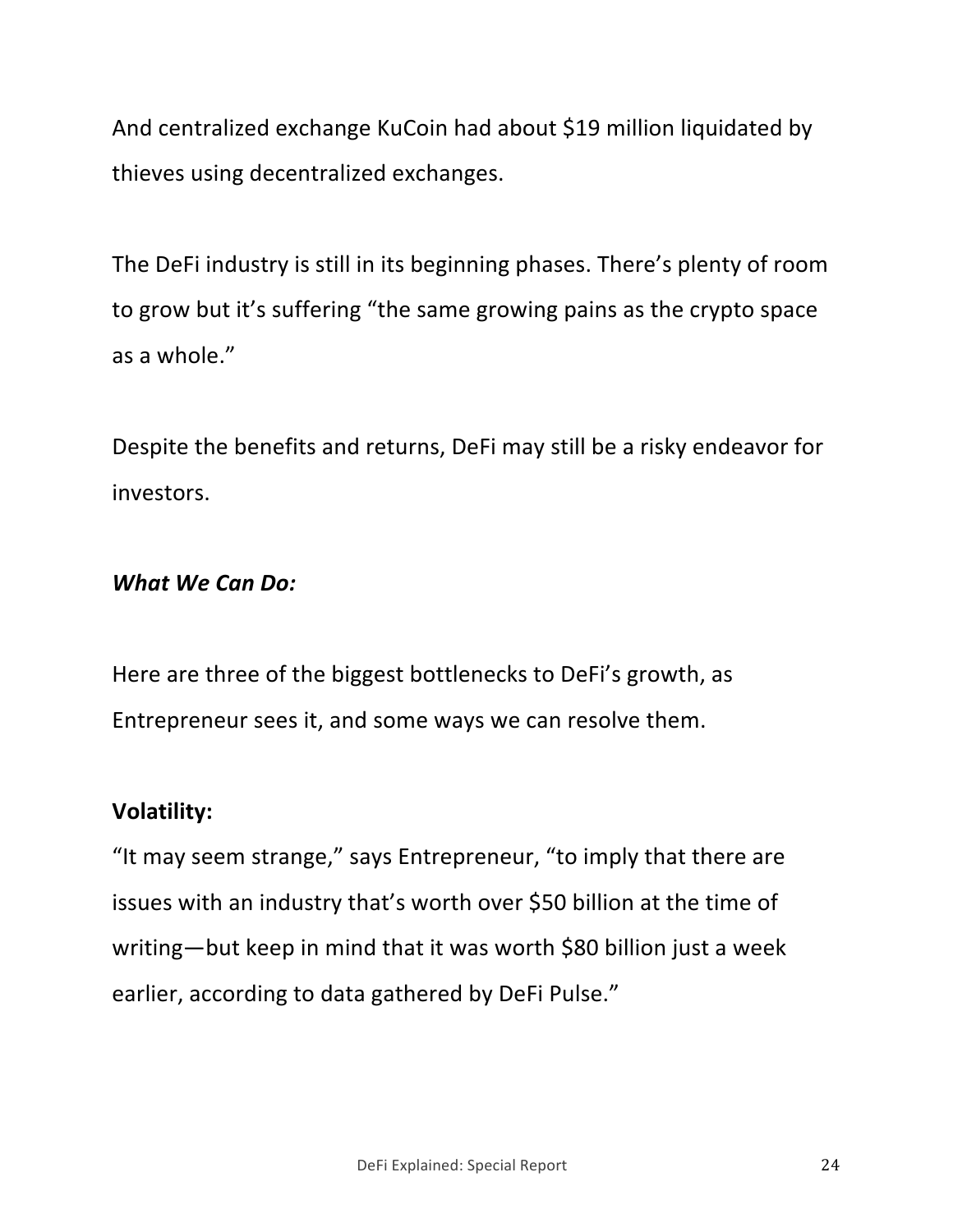For many, this extreme volatility is what's exciting. It offers exponential short-term returns on their investments.

For others, that volatility is terrifying. They're afraid to risk anything. The so-called "DeFi Summer" of 2020 saw projects like Uniswap and Compound "pull gargantuan market caps" as they introduced millions in liquidity to this new financial community.

However, months afterwards, many of these fell sharply in value "after the initial wave of hype died down."

"Even worse," Entrepreneur reports, "many over-leveraged users of these platforms saw their holdings disappear the next February and May, having billions of dollars worth of coins liquidated as a result of a tempestuous market."

One solution to this volatility is stablecoins.

These are cryptocurrencies tied to the value of traditional currencies such as the US dollar.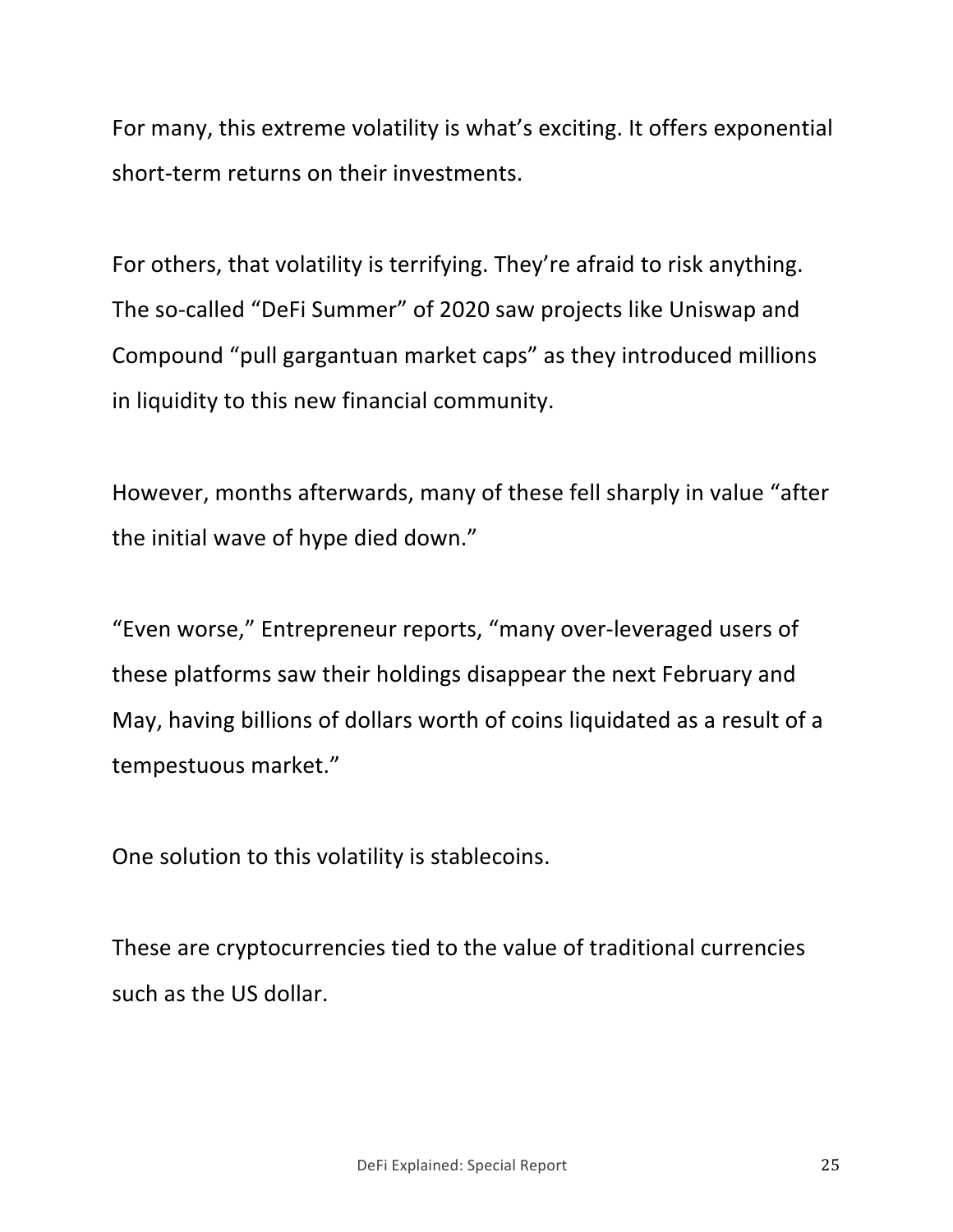Tokens like USDC, Tether, or DAI allow less reckless investors to try DeFi without worrying about such wild price swings.

China's latest venture into Central Bank Digital Currencies might have the potential to replace bank notes as the new standard for currency exchange. This would allow people all over the world to utilize DeFi protocols. 

Canada and the United States are also looking into creating cryptocurrency exchange-traded funds (ETFs). While they are not decentralized, these funds are a way "for investors in traditional exchanges to gain exposure to potential profits from DeFi projects while limiting the risk."

Decentralized ETFs are also being explored. Entrepreneur reports that the DeFi Pulse Index looks good. This might be a good way to create a less volatile asset.

#### **Accountability:**

One of DeFi's strongest selling points is that decentralization.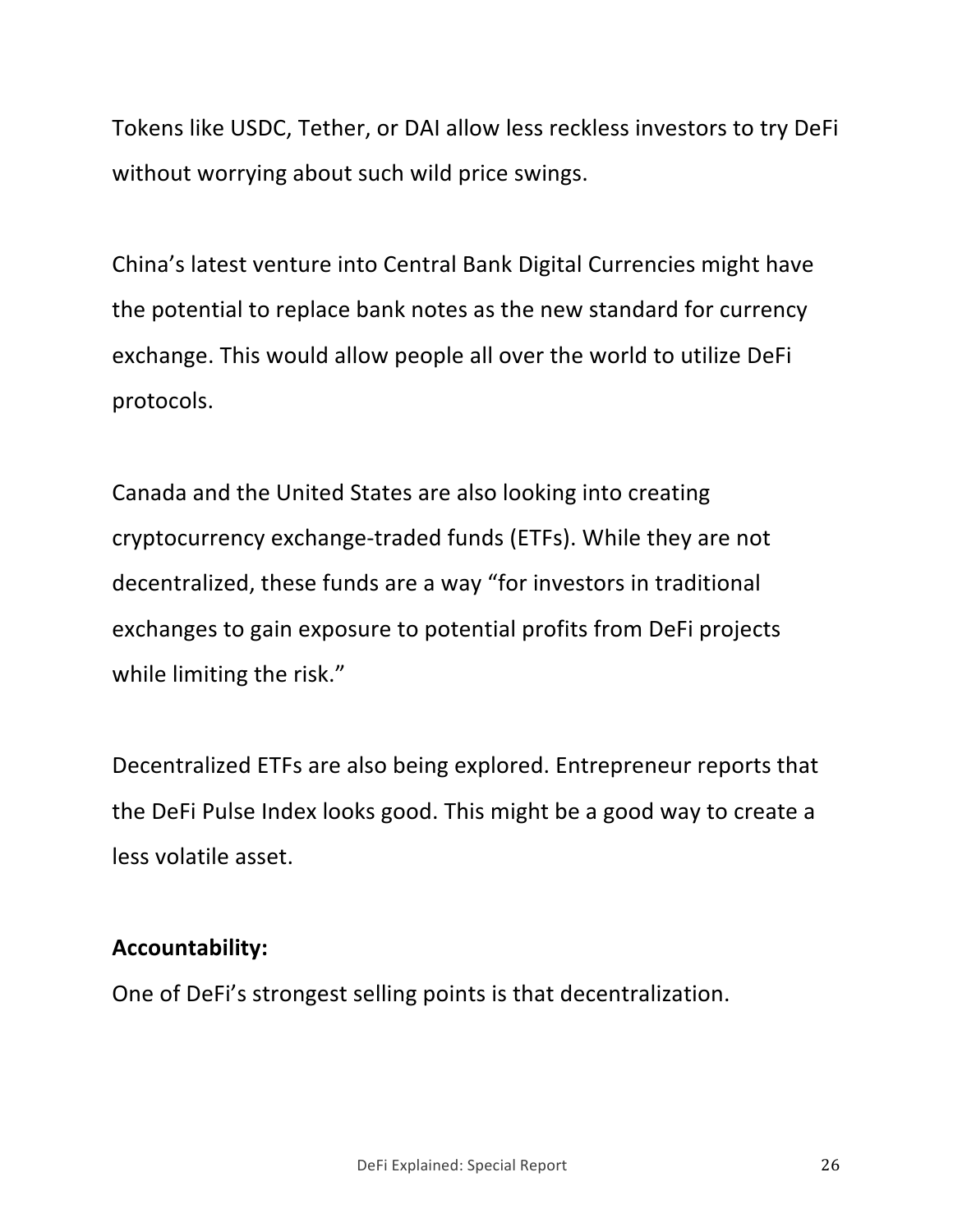"The optimistic point of view," says Entrepreneur writer Bryce Welker, is that replacing laws and institutions with smart contracts and blockchains will prevent the corruption, fraud, and inequity that has plagued our existing financial systems."

It sounds like some sort of science fiction utopia—an impartial system backed by automation. But the reality is that "the darker elements of human nature" can still interfere with the development of this utopia.

For example, although Bitcoin's technology is designed to be almost impregnable, it still might be vulnerable to an attack.

And the cryptocurrency platforms don't always live up to their utopian promises. "In that context," says Welker, "it's hard to be optimistic about the Ethereum Foundation's ability to address the pervasive scaling issues that are causing ludicrously high gas fees on every transaction." 

To fix this, we need to put accountability in the hands of the people who deserve it most—those invested in making the best decisions for the project.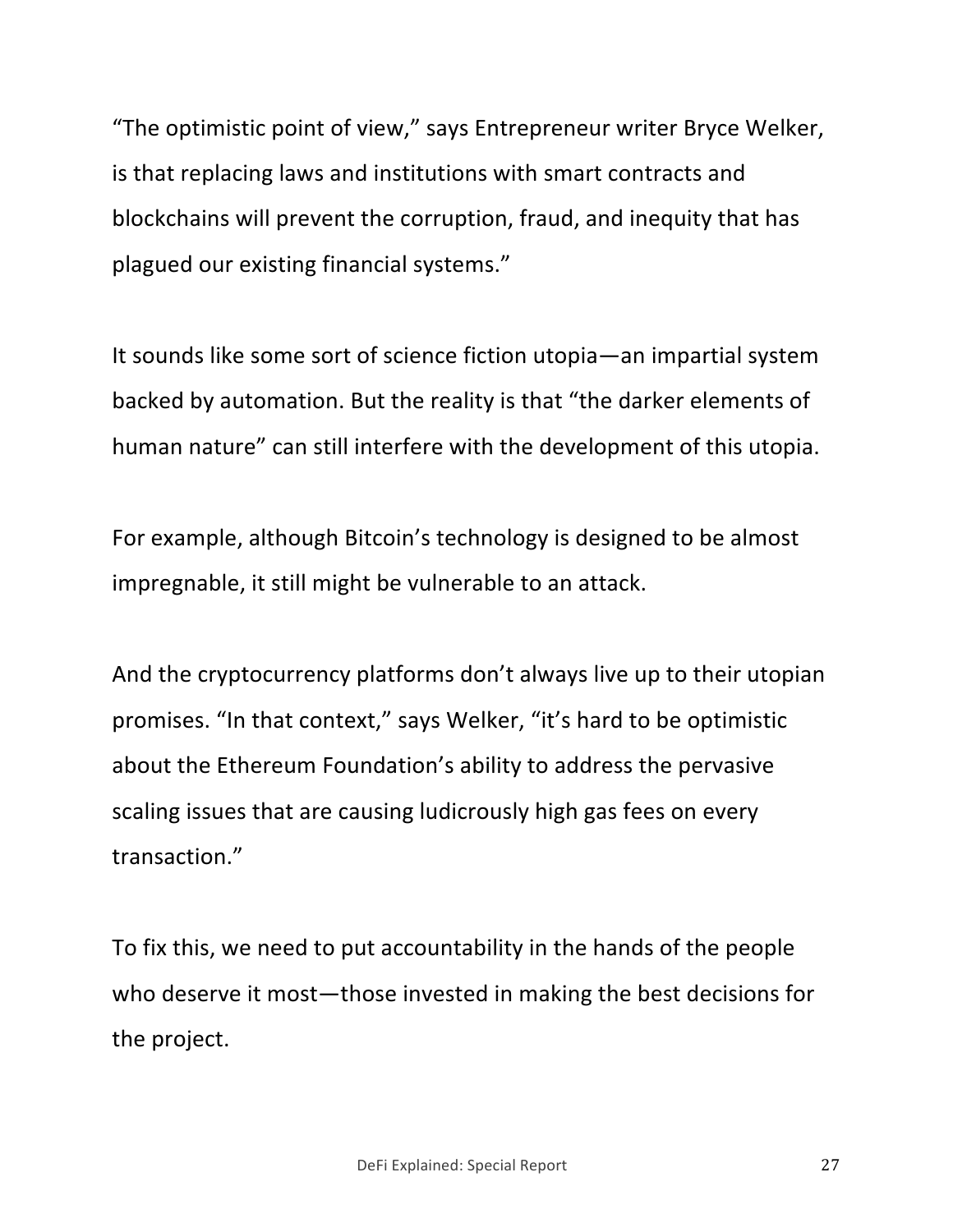People who utilize DeFi are often issued governance tokens for their participation. The intended use of these tokens is to cast votes on any decisions the project will face in the future.

Another way to promote accountability is to create competition.

Alternate blockchains like Cardano are currently trying this approach with Ethereum, promising similar benefits like faster transaction speeds, lower fees and greater energy efficiency.

#### **Perception:**

If you asked someone whose only exposure to DeFi was breaking news, Welker says "he or she would probably describe it as a mix of tulip speculation, money laundering, and a casino."

Perception is probably DeFi's worst enemy, and a leading cause of the first two problems.

"It's tough to justify," adds Welker, "getting involved in a financial ecosystem that can seemingly collapse from a single tweet made by a known market manipulator," as when Elon Musk tweeted about maybe taking Tesla private.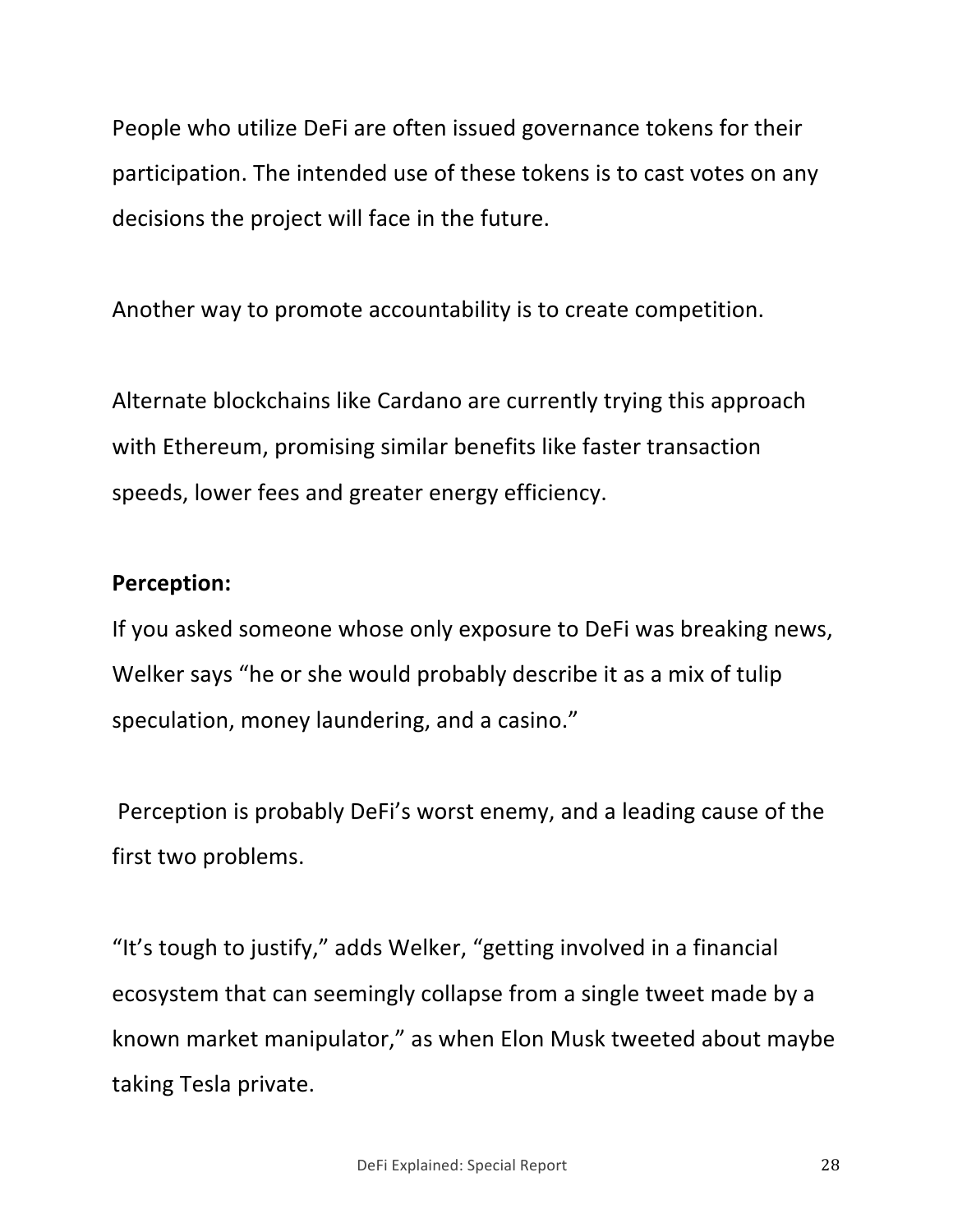The worst-case scenario is that users will simply return to a centralized institutions like banks and stockbrokers for solutions to this problem.

World governments and financial magnates would love to get their hands on this technology because it poses a threat to their existing power structures.

Welker feels that the only way the financial movement can attain its full potential is to "reinvent itself as a separate entity from traditional economics and a fiat currency.

If you stop thinking about Bitcoin, Ethereum, and altcoins in terms of their dollar value, you can escape the hegemony of the dollar and the ticking time bomb of hyperinflation."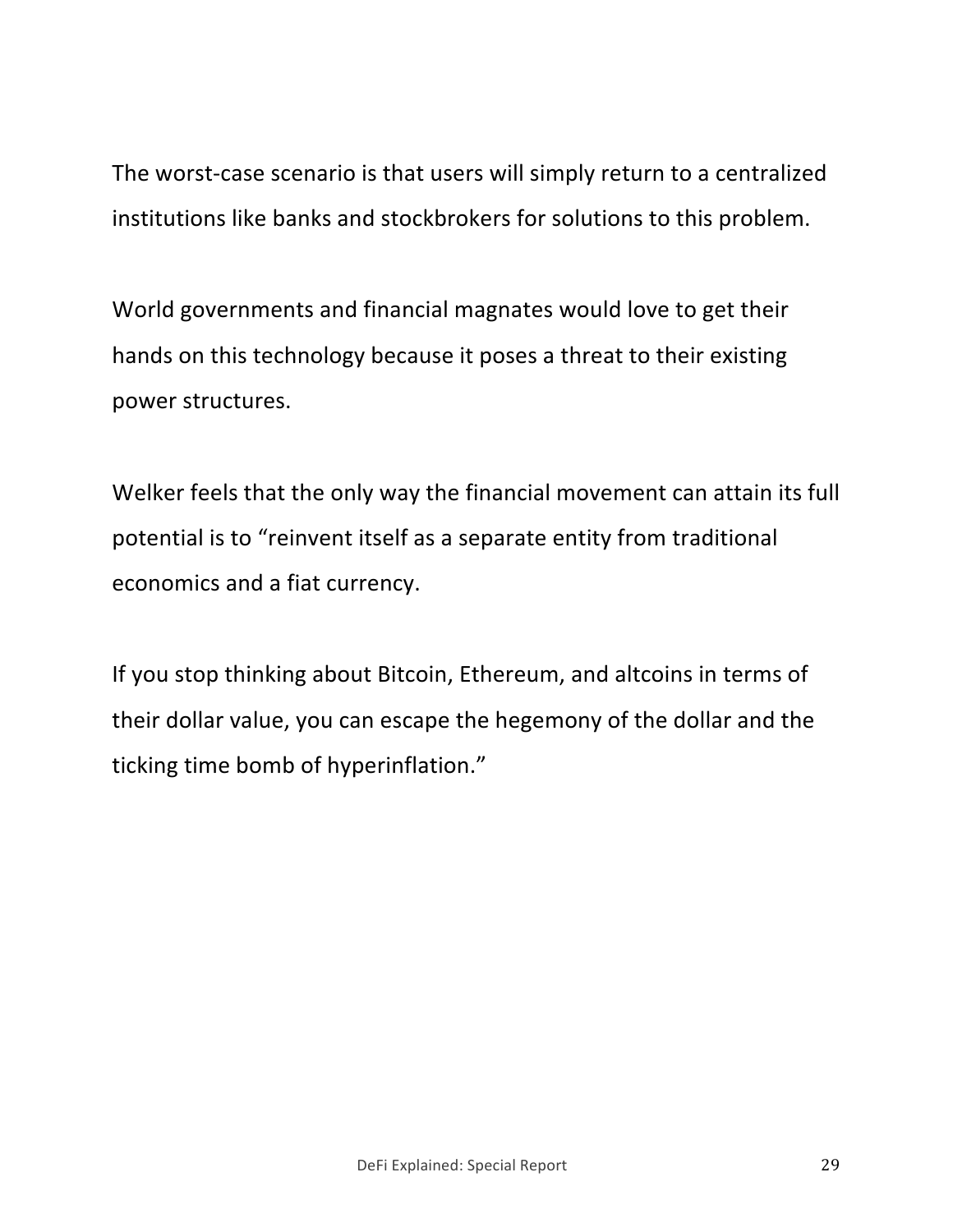## **Final Words**

Most people are only familiar with DeFi on a surface level: they know it has the potential to widen financial inclusion, for example, or to encourage permissionless innovation.

Entrepreneur feels that many skeptics just don't fully grasp the opportunities it presents. 'Many entrepreneurs," they say, "have chosen to get on board because DeFi, by nature, removes many of the barriers to entry that prevented small-/mid-size enterprises and startups from entering the market."

"DeFi today is still very much the Wild West," says Worth. "Thieves, federal investigations, cyberattacks, and a new class of brash capitalists chasing a gold rush: it's the American love story with capitalism, exported on a global level."

"DeFi is the new lemonade stand," Entrepreneur quips. "The time has come to address the most significant issue in centralized finance: too few people are in control."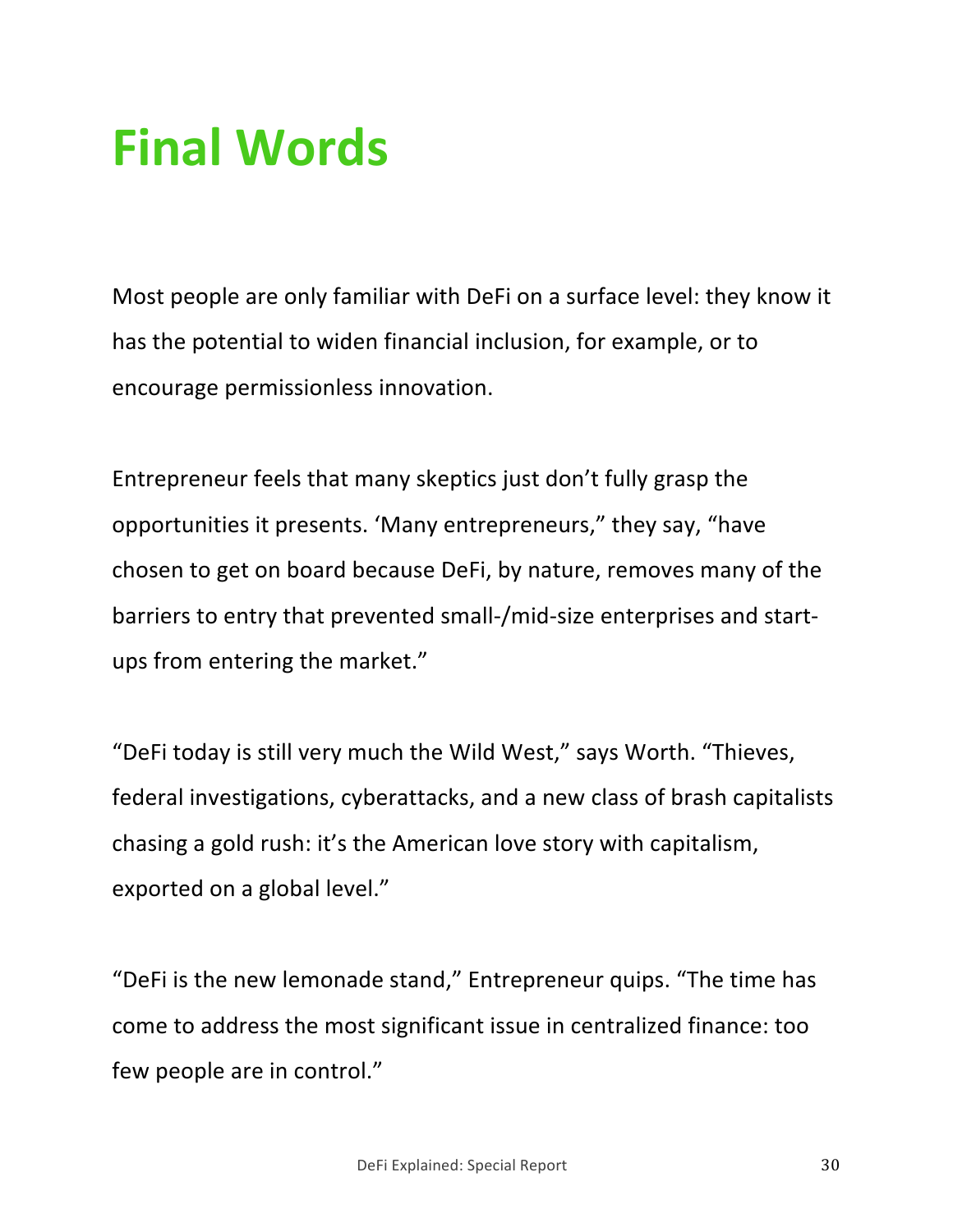The concept of the lemonade stand is an apt one: you're providing goods or services your fellow humans want or need, and they pay you for them. There's no need for an intermediary like a bank or financial manager. 

It's also appropriate in that it takes very little real money to set up such a "lemonade stand."

Creating a lemonade stand isn't just about starting a business, either. It's about contacting other people, forming networks that can work to everyone's favor in the future.

"Anyone in the world," says Entrepreneur Magazine, "should be able to create a marketing strategy for their project or product without facing multiple insurmountable roadblocks along the way."

DeFi offers such a chance for the entrepreneur. More importantly, this concept can benefit any type of business model, concept, or idea.

All you need is a good idea, an internet connection, and a few minutes to set it all up. Spend some more time researching and getting to better understand the power of DeFi.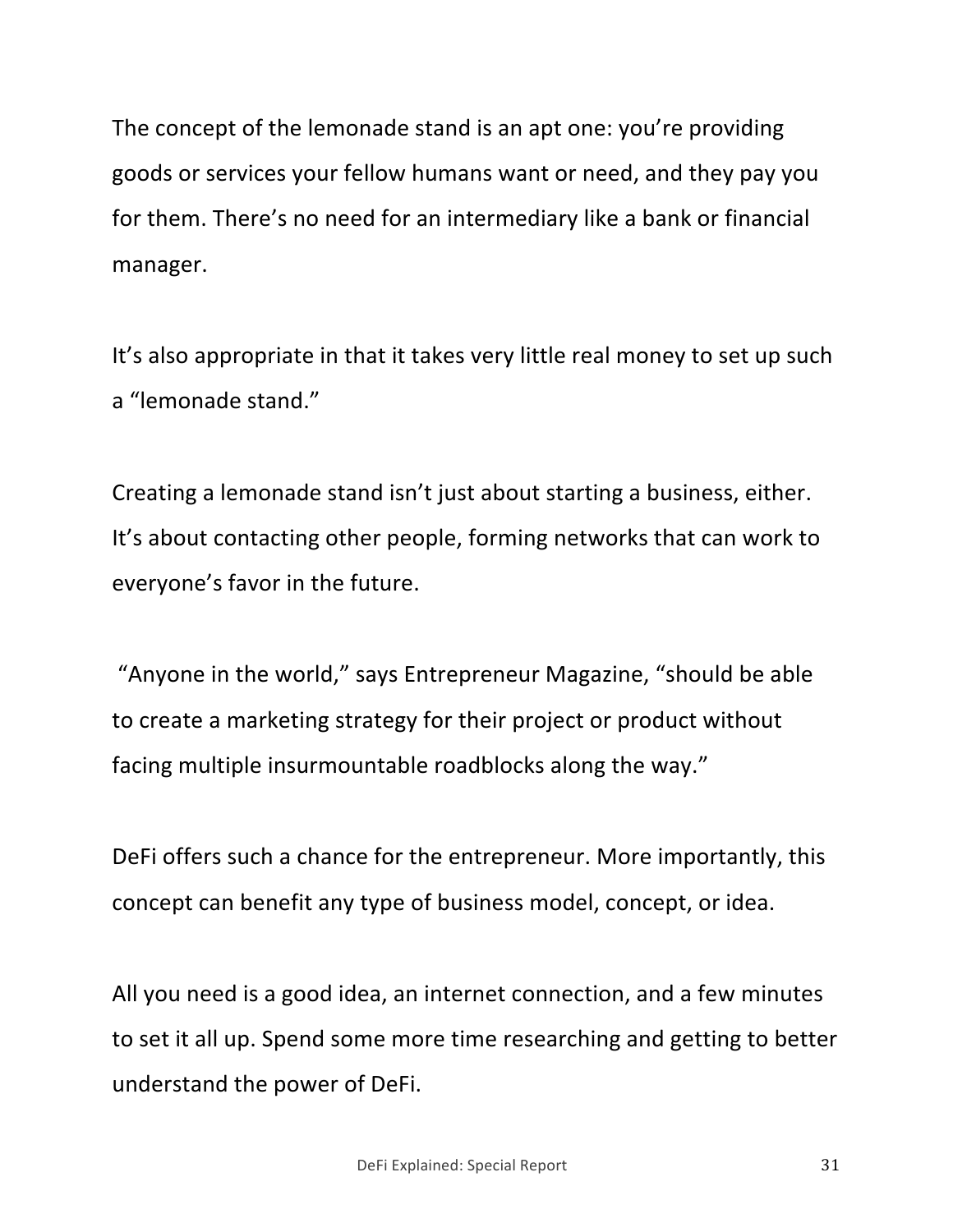Then you can set up your own lemonade stand. ;)

To your success,